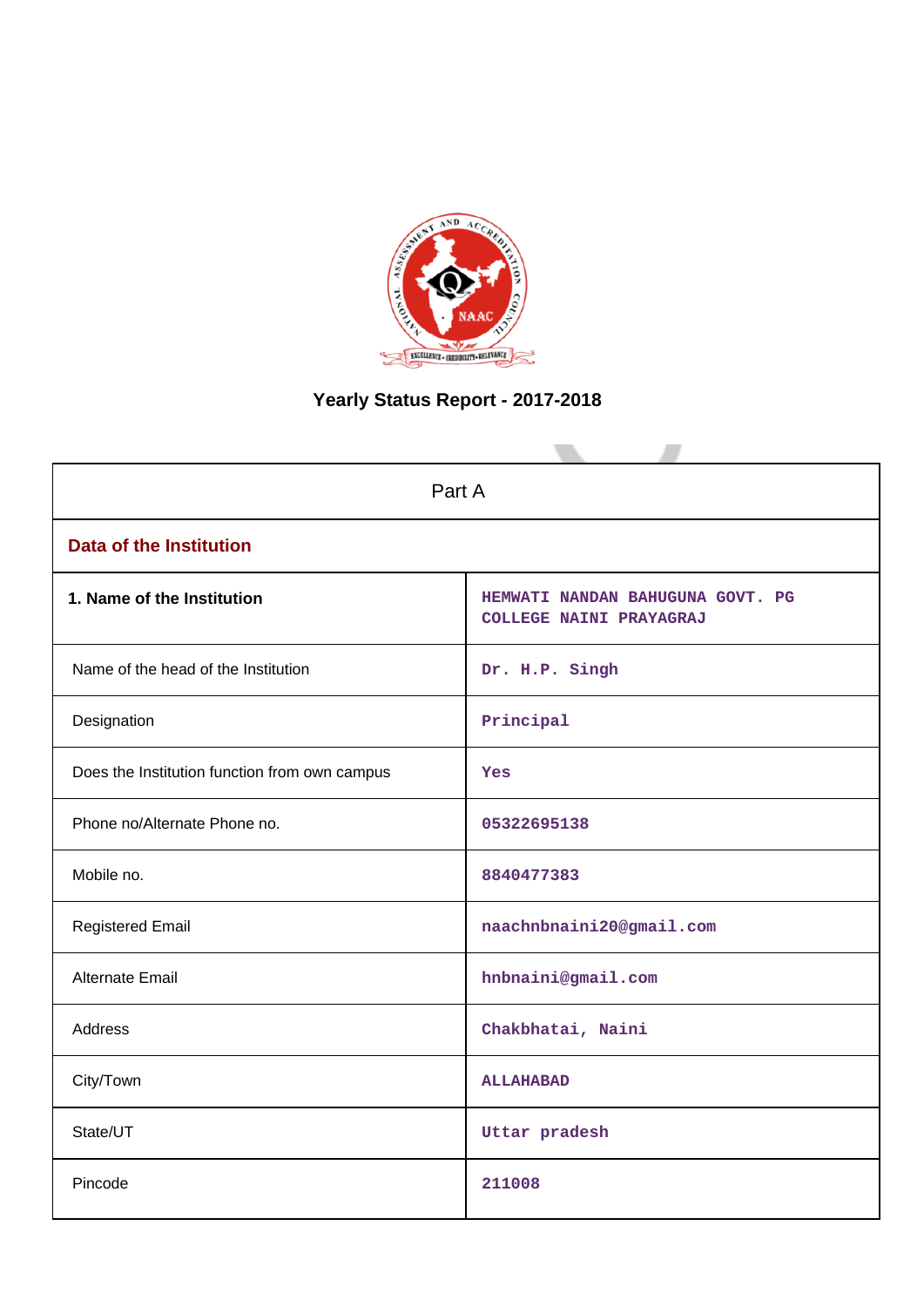| 2. Institutional Status                                                    |                    |             |                                                                                   |                                       |                   |  |  |
|----------------------------------------------------------------------------|--------------------|-------------|-----------------------------------------------------------------------------------|---------------------------------------|-------------------|--|--|
| Affiliated / Constituent                                                   |                    |             | Affiliated                                                                        |                                       |                   |  |  |
| Type of Institution                                                        |                    |             | Co-education                                                                      |                                       |                   |  |  |
| Location                                                                   |                    |             | Semi-urban                                                                        |                                       |                   |  |  |
| <b>Financial Status</b>                                                    |                    |             | state                                                                             |                                       |                   |  |  |
| Name of the IQAC co-ordinator/Director                                     |                    |             | Dr. Subarna Sarkar                                                                |                                       |                   |  |  |
| Phone no/Alternate Phone no.                                               |                    |             | 05322695138                                                                       |                                       |                   |  |  |
| Mobile no.                                                                 |                    |             | 9450070916                                                                        |                                       |                   |  |  |
| <b>Registered Email</b>                                                    |                    |             | naachnbnaini20@gmail.com                                                          |                                       |                   |  |  |
| Alternate Email                                                            |                    |             |                                                                                   | subarnamukerjee@gmail.com             |                   |  |  |
|                                                                            | 3. Website Address |             |                                                                                   |                                       |                   |  |  |
| Web-link of the AQAR: (Previous Academic Year)                             |                    |             | http://www.hnbpgcollegenaini.org/upload<br>s/images/2016-17agar_report.pdf        |                                       |                   |  |  |
| 4. Whether Academic Calendar prepared during<br>the year                   |                    |             | Yes                                                                               |                                       |                   |  |  |
| if yes, whether it is uploaded in the institutional website:<br>Weblink:   |                    |             | http://www.hnbpgcollegenaini.org/upload<br>s/images/academic calendar 2017-18.pdf |                                       |                   |  |  |
| <b>5. Accrediation Details</b>                                             |                    |             |                                                                                   |                                       |                   |  |  |
| Cycle                                                                      | Grade              | <b>CGPA</b> | Year of                                                                           | Validity                              |                   |  |  |
|                                                                            |                    |             | Accrediation                                                                      | Period From                           | Period To         |  |  |
| 1                                                                          | в                  | 2.59        | 2011                                                                              | $08 - Jan - 2011$                     | $07 - Jan - 2016$ |  |  |
| 6. Date of Establishment of IQAC                                           |                    |             | 10-Feb-2009                                                                       |                                       |                   |  |  |
| 7. Internal Quality Assurance System                                       |                    |             |                                                                                   |                                       |                   |  |  |
| Quality initiatives by IQAC during the year for promoting quality culture  |                    |             |                                                                                   |                                       |                   |  |  |
| Item /Title of the quality initiative by<br>Date & Duration<br><b>IQAC</b> |                    |             |                                                                                   | Number of participants/ beneficiaries |                   |  |  |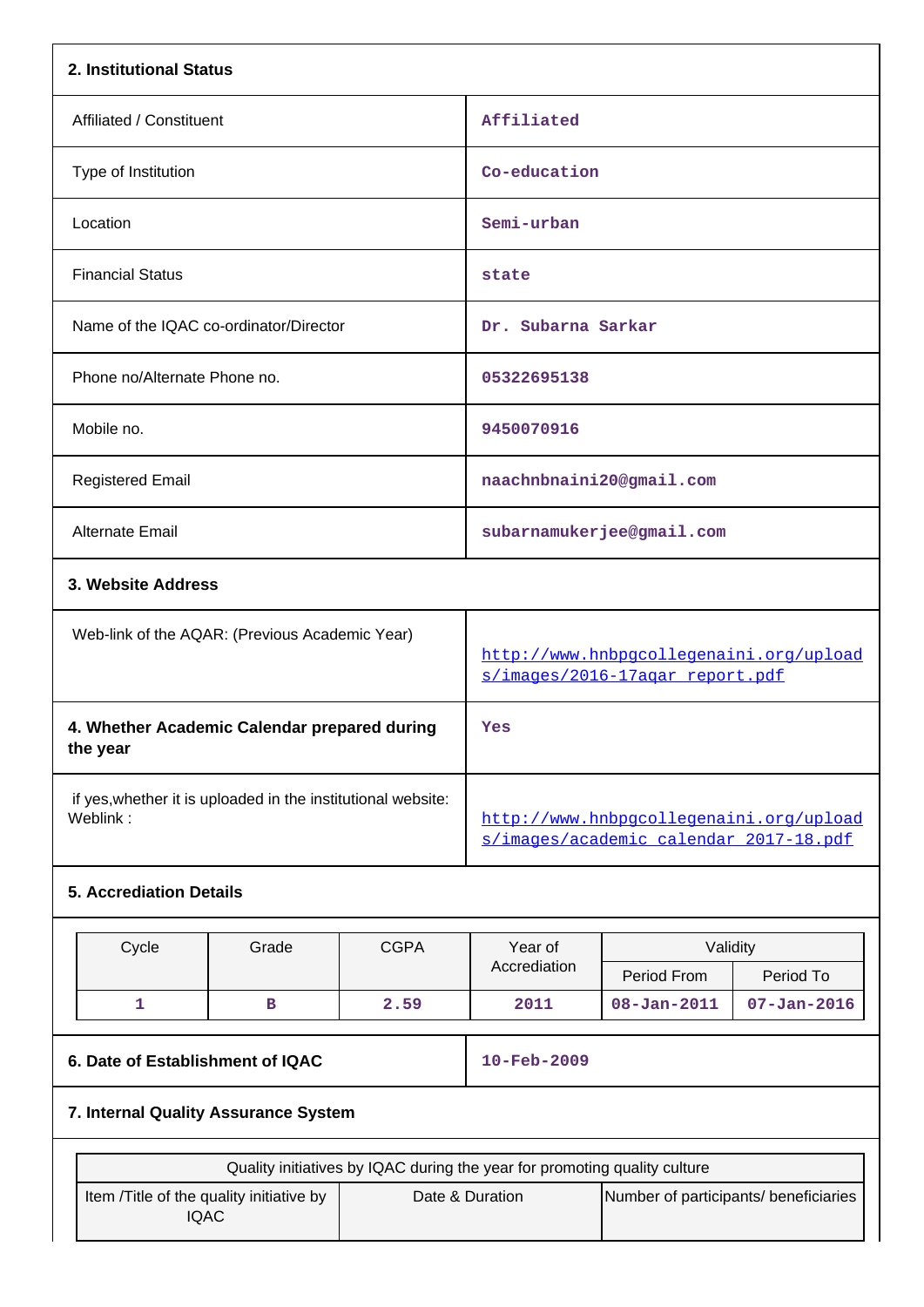| National Seminar  | $02 - Feb - 2018$<br>2 | 350 |  |  |  |
|-------------------|------------------------|-----|--|--|--|
| Atmaraksha Shivir | $11 -$ Sep $-2017$     | 160 |  |  |  |
| IQAC Meeting      | $11 -$ Sep $-2017$     | 22  |  |  |  |
| IQAC Meeting      | 13-Oct-2017<br>┸       | 19  |  |  |  |
| IQAC Meeting      | $15 - Jan - 2018$      | 21  |  |  |  |
| View File         |                        |     |  |  |  |

**8. Provide the list of funds by Central/ State Government- UGC/CSIR/DST/DBT/ICMR/TEQIP/World Bank/CPE of UGC etc.**

| Institution/Departmen                                                                                              | Scheme                                                 |  | <b>Funding Agency</b>              | Year of award with      | Amount |
|--------------------------------------------------------------------------------------------------------------------|--------------------------------------------------------|--|------------------------------------|-------------------------|--------|
| t/Faculty<br>Institution                                                                                           | Office<br>expenditure,<br>Stationary,                  |  | Uttar Pradesh<br>Government        | duration<br>2017<br>365 | 380000 |
|                                                                                                                    | Furniture,<br>Machine<br>maintenance,<br>Computer      |  |                                    |                         |        |
|                                                                                                                    | anurakshan,<br>Anurakshan,<br>Chemicals,<br>Laboratory |  |                                    |                         |        |
|                                                                                                                    | apparatus,<br>Projector etc                            |  |                                    |                         |        |
| Institution                                                                                                        | Building<br>construction                               |  | <b>Uttar Pradesh</b><br>Government | 2017<br>365             | 350000 |
|                                                                                                                    |                                                        |  | View File                          |                         |        |
| 9. Whether composition of IQAC as per latest<br><b>NAAC guidelines:</b>                                            |                                                        |  | Yes                                |                         |        |
| Upload latest notification of formation of IQAC                                                                    |                                                        |  | View File                          |                         |        |
| 10. Number of IQAC meetings held during the<br>year :                                                              |                                                        |  | 3                                  |                         |        |
| The minutes of IQAC meeting and compliances to the<br>decisions have been uploaded on the institutional<br>website |                                                        |  | Yes                                |                         |        |
| Upload the minutes of meeting and action taken report                                                              |                                                        |  | View File                          |                         |        |
| 11. Whether IQAC received funding from any of<br>the funding agency to support its activities                      |                                                        |  | <b>No</b>                          |                         |        |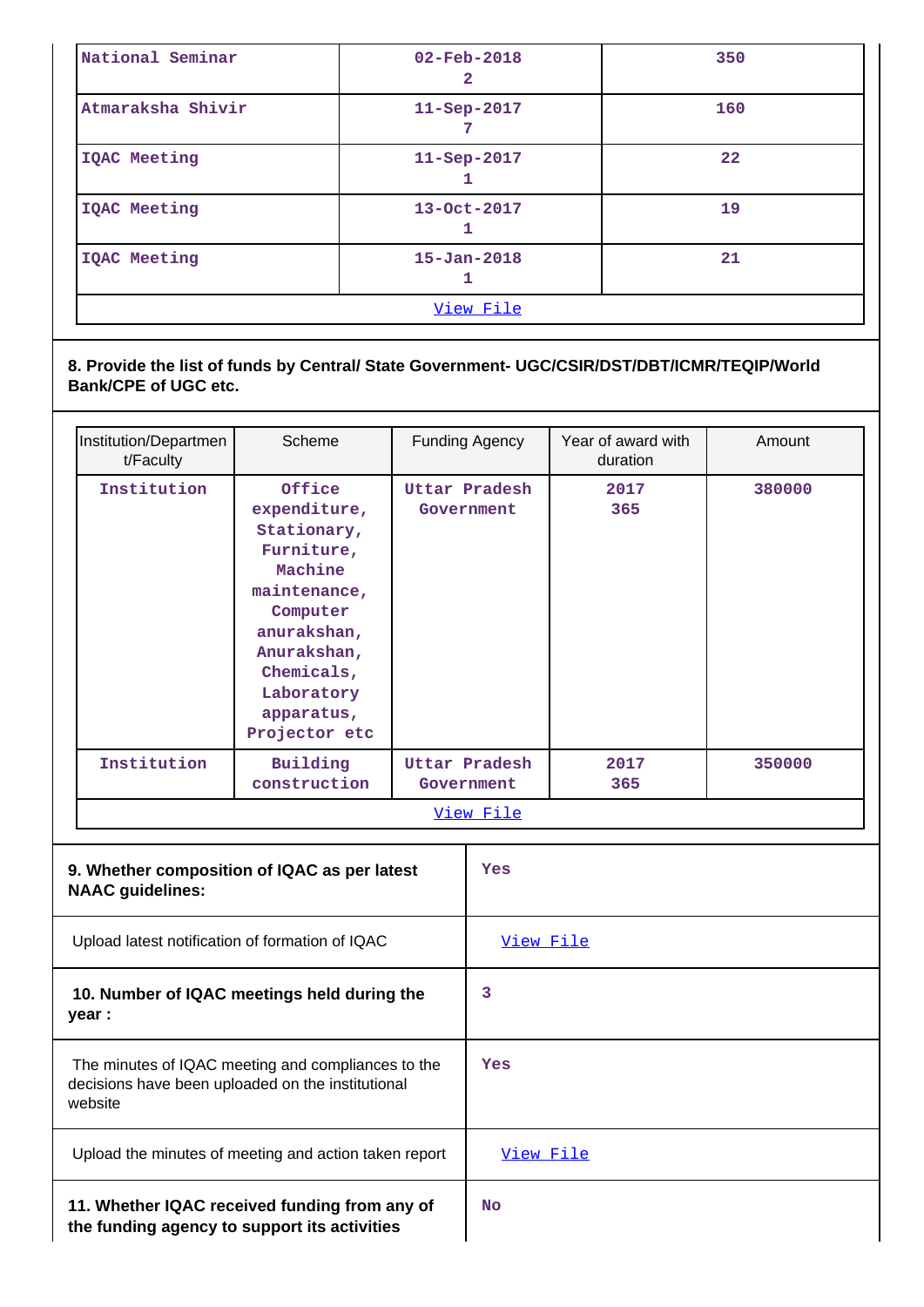**during the year?**

**12. Significant contributions made by IQAC during the current year(maximum five bullets)**

**Inculcating spirit of peace and Harmony through celebration of various Jayantis such as Gandhi Jayanti, Swami Vivekananda Jayanti, Maulana Abul Kalam Jayanti etc.**

**Conducting Atmaraksha Shivir for girl students**

**Organising 2 day National Seminar on Empowering the Current Age Adolescents with special reference to Health and Yoga**

**Plantation Drive**

[View File](https://assessmentonline.naac.gov.in/public/Postacc/Contribution/6137_Contribution.xlsx)

**13. Plan of action chalked out by the IQAC in the beginning of the academic year towards Quality Enhancement and outcome achieved by the end of the academic year**

| Plan of Action                                                                                                       | Achivements/Outcomes                                                                                                                                  |  |  |  |
|----------------------------------------------------------------------------------------------------------------------|-------------------------------------------------------------------------------------------------------------------------------------------------------|--|--|--|
| Extension activities                                                                                                 | Fire camp for students of Rovers and<br>Rangers, rallies such as voter<br>awareness rally, community outreach<br>through NSS                          |  |  |  |
| Expansion of existing Cultural and<br>awareness programmes and Sports events.                                        | Inter-departmental competitions such as<br>quiz, debates, model making etc carried<br>out, annual sports as well as two day<br>varshikotsav organised |  |  |  |
| Beautification of College Campus                                                                                     | Purchase of new dustbins to be kept at<br>various locations within campus and<br>plantation drives undertaken                                         |  |  |  |
| Purchase of computers for use of<br>teachers and students                                                            | No funds were received for purchase of<br>computers from the government                                                                               |  |  |  |
| Organising National Level Seminar                                                                                    | State Sponsored National Level seminar<br>organised in the month of February                                                                          |  |  |  |
|                                                                                                                      | View File                                                                                                                                             |  |  |  |
| 14. Whether AQAR was placed before statutory<br>body?                                                                | <b>No</b>                                                                                                                                             |  |  |  |
| 15. Whether NAAC/or any other accredited<br>body(s) visited IQAC or interacted with it to<br>assess the functioning? | N <sub>O</sub>                                                                                                                                        |  |  |  |
| 16. Whether institutional data submitted to<br>AISHE:                                                                | Yes                                                                                                                                                   |  |  |  |
|                                                                                                                      |                                                                                                                                                       |  |  |  |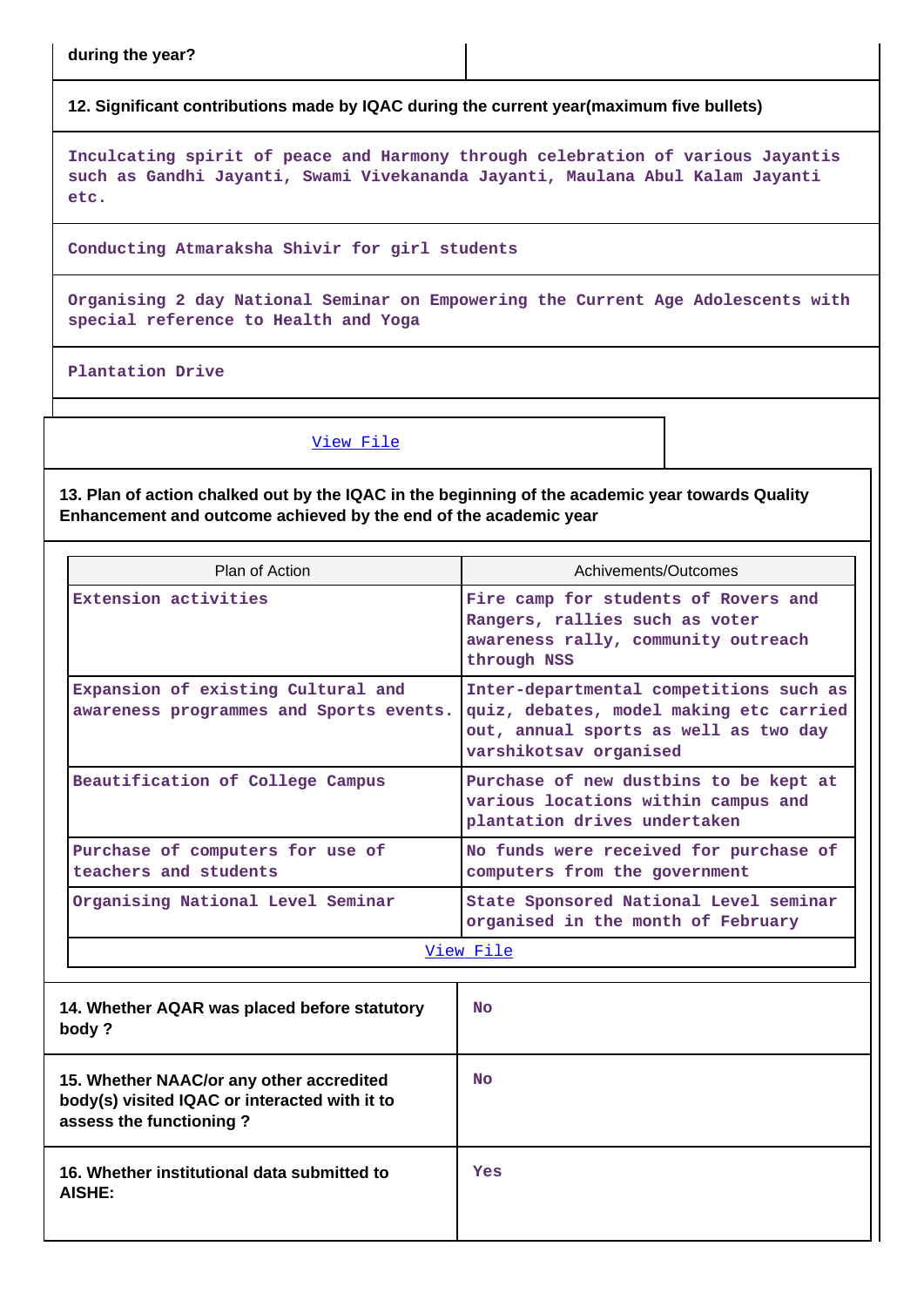| Year of Submission                                                     | 2018                     |  |  |
|------------------------------------------------------------------------|--------------------------|--|--|
| Date of Submission                                                     | $12 - \text{Feb} - 2018$ |  |  |
| 17. Does the Institution have Management<br><b>Information System?</b> | <b>No</b>                |  |  |
| Part B                                                                 |                          |  |  |

## **CRITERION I – CURRICULAR ASPECTS**

#### **1.1 – Curriculum Planning and Implementation**

 1.1.1 – Institution has the mechanism for well planned curriculum delivery and documentation. Explain in 500 words

 **Hemwati Nandan Bahuguna Government PG College has several departments out of which Physics, Chemistry, Botany, Zoology, Commerce, Hindi, Political Science, Home Science, Sociology, History, and psychology runs Post Graduate Program. Here, the Under Graduate Program follows the annual examination system whereas the Post Graduate Program conducts semester exams. The College follows the curriculum as approved by Allahabad State University and to ensure the effective curriculum delivery various teaching methods are followed. Teachers are told to update the students about different courses, fee structure, processing of applications, etc. at the time of counseling and admission, and introduce them with the curriculum in the class as well as outside the class whenever asked by the students. Entire curriculum delivery is planned by the teachers on an annual basis. In science faculty, interactive classrooms equipped with the projector set up are in use for effective transaction of the curriculum. Library and Laboratories are updated according to the requirements of the curriculum given by the university. Internal assessment exams are held by the departments based on the university question model. Student Wi-Fi along with magazines, newspapers, journals, and other periodicals are provided in the reading area. Workshops invited lectures, and Seminars are conducted for the academic enrichment of the students and faculty members. Active lectures, group discussions, PowerPoint presentations, role- play, industrial visits, and Field Trips are conducted in tune with the curriculum. Continuous Assessment System is followed to ensure the progress of the students through class and home assignments, dissertation, classroom participation, group discussions, termpapers, viva-voce, etc. All faculty members are deputed for orientation programs, refresher courses, and other various training programs periodically. Each department conducts essay Competitions, Debates, and Quiz programs in tune with the curriculum to enrich student's knowledge by all means.**

|                                                                          |                                    | with the curriculum to enrich student's knowledge by all means.    |                          |                 |                                                 |                      |  |  |  |
|--------------------------------------------------------------------------|------------------------------------|--------------------------------------------------------------------|--------------------------|-----------------|-------------------------------------------------|----------------------|--|--|--|
| 1.1.2 – Certificate/ Diploma Courses introduced during the academic year |                                    |                                                                    |                          |                 |                                                 |                      |  |  |  |
|                                                                          | Certificate                        | Diploma Courses                                                    | Dates of<br>Introduction | <b>Duration</b> | Focus on employ<br>ability/entreprene<br>urship | Skill<br>Development |  |  |  |
|                                                                          | $\mathbf 0$                        | 0                                                                  | 01/12/2018               | $\mathbf 0$     | 0                                               | 0                    |  |  |  |
|                                                                          | 1.2 - Academic Flexibility         |                                                                    |                          |                 |                                                 |                      |  |  |  |
|                                                                          |                                    | 1.2.1 – New programmes/courses introduced during the academic year |                          |                 |                                                 |                      |  |  |  |
|                                                                          |                                    | Programme/Course                                                   | Programme Specialization |                 | Dates of Introduction                           |                      |  |  |  |
|                                                                          | No Data Entered/Not Applicable !!! |                                                                    |                          |                 |                                                 |                      |  |  |  |
|                                                                          | View File                          |                                                                    |                          |                 |                                                 |                      |  |  |  |
|                                                                          |                                    |                                                                    |                          |                 |                                                 |                      |  |  |  |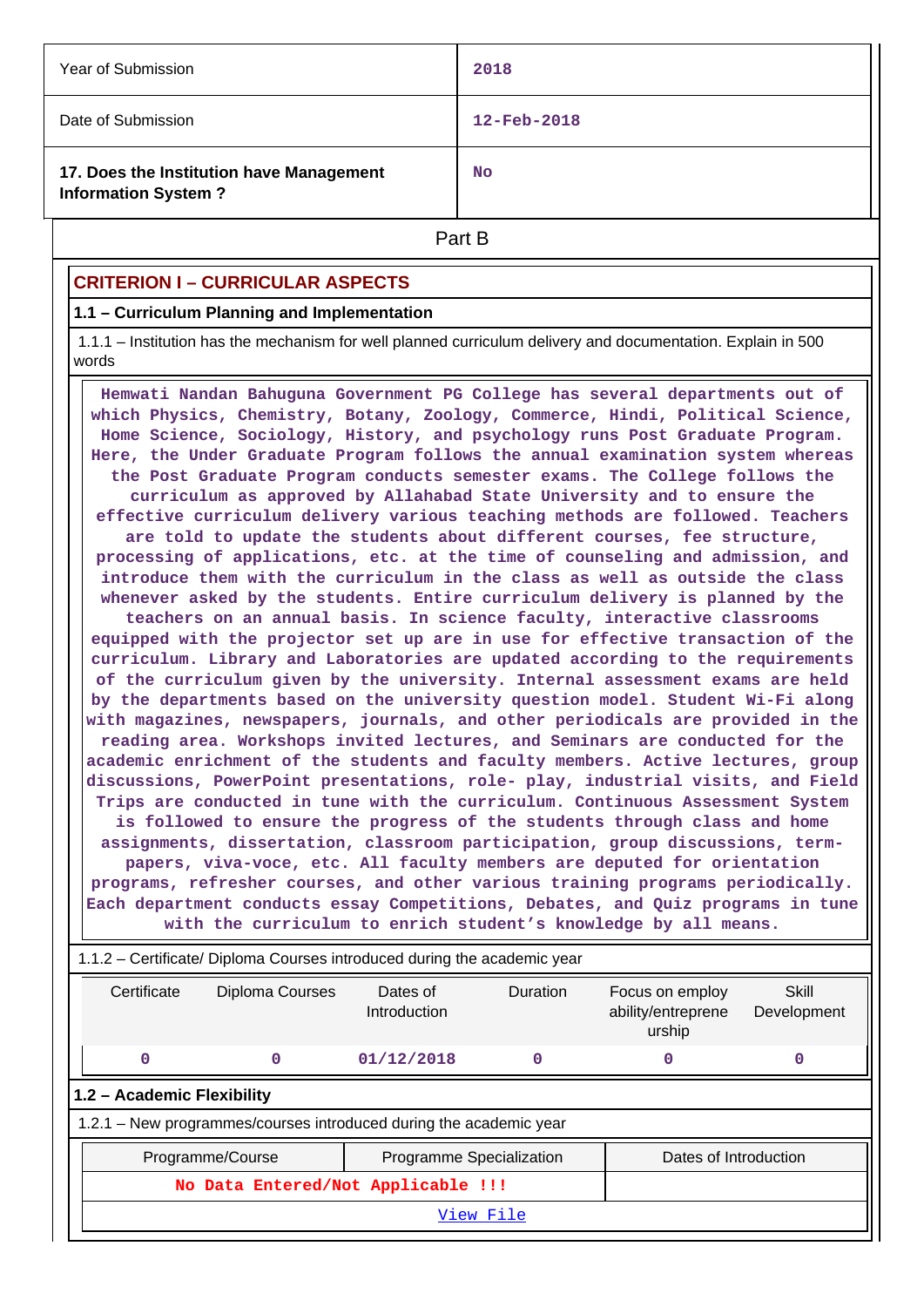| 1.2.2 - Programmes in which Choice Based Credit System (CBCS)/Elective course system implemented at the<br>affiliated Colleges (if applicable) during the academic year.                                                                                                                                           |                          |           |                                                                 |  |  |  |  |  |
|--------------------------------------------------------------------------------------------------------------------------------------------------------------------------------------------------------------------------------------------------------------------------------------------------------------------|--------------------------|-----------|-----------------------------------------------------------------|--|--|--|--|--|
| Name of programmes adopting<br><b>CBCS</b>                                                                                                                                                                                                                                                                         | Programme Specialization |           | Date of implementation of<br><b>CBCS/Elective Course System</b> |  |  |  |  |  |
| No Data Entered/Not Applicable !!!                                                                                                                                                                                                                                                                                 |                          |           |                                                                 |  |  |  |  |  |
| 1.2.3 - Students enrolled in Certificate/ Diploma Courses introduced during the year                                                                                                                                                                                                                               |                          |           |                                                                 |  |  |  |  |  |
| Certificate<br>Diploma Course                                                                                                                                                                                                                                                                                      |                          |           |                                                                 |  |  |  |  |  |
| <b>Number of Students</b>                                                                                                                                                                                                                                                                                          | 0                        |           | 0                                                               |  |  |  |  |  |
| 1.3 - Curriculum Enrichment                                                                                                                                                                                                                                                                                        |                          |           |                                                                 |  |  |  |  |  |
| 1.3.1 - Value-added courses imparting transferable and life skills offered during the year                                                                                                                                                                                                                         |                          |           |                                                                 |  |  |  |  |  |
| <b>Value Added Courses</b>                                                                                                                                                                                                                                                                                         | Date of Introduction     |           | Number of Students Enrolled                                     |  |  |  |  |  |
| 0                                                                                                                                                                                                                                                                                                                  | 04/12/2018               |           | 0                                                               |  |  |  |  |  |
| View File                                                                                                                                                                                                                                                                                                          |                          |           |                                                                 |  |  |  |  |  |
| 1.3.2 - Field Projects / Internships under taken during the year                                                                                                                                                                                                                                                   |                          |           |                                                                 |  |  |  |  |  |
| Project/Programme Title                                                                                                                                                                                                                                                                                            | Programme Specialization |           | No. of students enrolled for Field<br>Projects / Internships    |  |  |  |  |  |
| <b>MCom</b>                                                                                                                                                                                                                                                                                                        | Industrial Tour          |           | 40                                                              |  |  |  |  |  |
|                                                                                                                                                                                                                                                                                                                    |                          | View File |                                                                 |  |  |  |  |  |
| 1.4 - Feedback System                                                                                                                                                                                                                                                                                              |                          |           |                                                                 |  |  |  |  |  |
| 1.4.1 - Whether structured feedback received from all the stakeholders.                                                                                                                                                                                                                                            |                          |           |                                                                 |  |  |  |  |  |
| <b>Students</b>                                                                                                                                                                                                                                                                                                    |                          |           | Yes                                                             |  |  |  |  |  |
| <b>Teachers</b>                                                                                                                                                                                                                                                                                                    |                          |           | No                                                              |  |  |  |  |  |
| Employers                                                                                                                                                                                                                                                                                                          |                          | No        |                                                                 |  |  |  |  |  |
| Alumni                                                                                                                                                                                                                                                                                                             |                          |           | No                                                              |  |  |  |  |  |
| Parents                                                                                                                                                                                                                                                                                                            |                          |           | No.                                                             |  |  |  |  |  |
| 1.4.2 – How the feedback obtained is being analyzed and utilized for overall development of the institution?<br>(maximum 500 words)                                                                                                                                                                                |                          |           |                                                                 |  |  |  |  |  |
| <b>Feedback Obtained</b>                                                                                                                                                                                                                                                                                           |                          |           |                                                                 |  |  |  |  |  |
| The institution every year receives feedback randomly from the students<br>registered in different departments. Students are the most important<br>stakeholder of the college and they provide unbiased feedback by which we get<br>able to understand the ground-level problems and issues where change is needed |                          |           |                                                                 |  |  |  |  |  |

**principal takes the necessary steps to ensure solutions or to resolve issues having in the college. In the session 2017-18, ten percent of the total students were participated to give their opinion in the form of feedback. In the session, we found that most students were satisfied with the curriculum and teaching methods of the mentors. All around the year, these students were involved in the activities of the college and in the end, they were contented with the effort of the college in increasing their overall personality, thought process, and social-emotional learning.**

**for the betterment of the college. That includes the annual system in UG as well as semester-wise in PG. Feedback forms are in two part: sections A and B they are thoroughly analyzed department-wise. After that being a board member in the university, teachers give their suggestions for the up-gradation of curriculum and mode of examination in the university, etc. In college, the**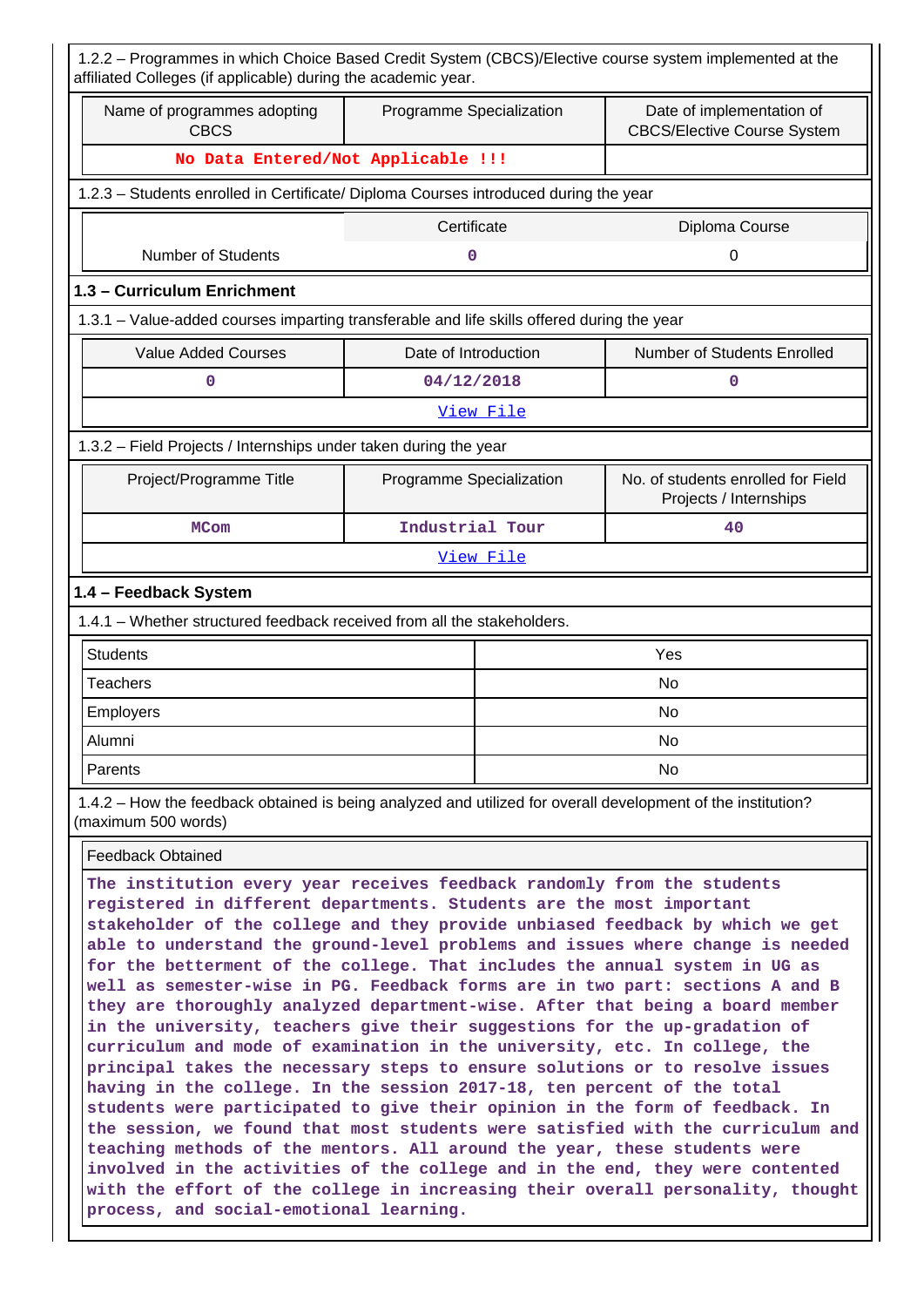| <b>CRITERION II - TEACHING- LEARNING AND EVALUATION</b>                                                                                                                                                                 |                                                                                          |  |                                                              |                                                                                                  |     |                                                                                                  |     |                                                             |  |
|-------------------------------------------------------------------------------------------------------------------------------------------------------------------------------------------------------------------------|------------------------------------------------------------------------------------------|--|--------------------------------------------------------------|--------------------------------------------------------------------------------------------------|-----|--------------------------------------------------------------------------------------------------|-----|-------------------------------------------------------------|--|
| 2.1 - Student Enrolment and Profile                                                                                                                                                                                     |                                                                                          |  |                                                              |                                                                                                  |     |                                                                                                  |     |                                                             |  |
| 2.1.1 - Demand Ratio during the year                                                                                                                                                                                    |                                                                                          |  |                                                              |                                                                                                  |     |                                                                                                  |     |                                                             |  |
| Name of the<br>Programme                                                                                                                                                                                                | Programme<br>Specialization                                                              |  | Number of seats<br>available                                 |                                                                                                  |     | Number of<br>Application received                                                                |     | <b>Students Enrolled</b>                                    |  |
| Hindi, History,<br><b>BA</b><br>Sociology, Philo<br>sophy, Economic<br>s, English,<br>Sanskrit,<br>Political<br>Science,<br>Physical<br>Education,<br>Geography,<br>Military<br>Studies, Home<br>Science,<br>Psychology |                                                                                          |  | 2160                                                         |                                                                                                  | 552 |                                                                                                  | 344 |                                                             |  |
| <b>BSC</b><br>Physics,<br>Chemistry,<br>Zoology,<br>Botany, Math,<br>Physical<br>Education,                                                                                                                             |                                                                                          |  | 720                                                          |                                                                                                  |     | 426                                                                                              |     | 310                                                         |  |
| <b>MCom</b>                                                                                                                                                                                                             | Commerce                                                                                 |  | 720                                                          |                                                                                                  |     | 385                                                                                              |     | 305                                                         |  |
| <b>MA</b>                                                                                                                                                                                                               | Hindi, Home<br>Science,<br>History,<br>Political<br>Science,<br>Philosophy,<br>Sociology |  | 720                                                          |                                                                                                  |     | 390                                                                                              |     | 280                                                         |  |
| <b>MSC</b>                                                                                                                                                                                                              | Physics,<br>Chemistry,<br>Zoology, Botany                                                |  | 160                                                          |                                                                                                  |     | 212                                                                                              |     | 121                                                         |  |
| <b>MCom</b>                                                                                                                                                                                                             | Commerce                                                                                 |  | 120                                                          |                                                                                                  |     | 289                                                                                              |     | 107                                                         |  |
|                                                                                                                                                                                                                         |                                                                                          |  |                                                              | View File                                                                                        |     |                                                                                                  |     |                                                             |  |
| 2.2 - Catering to Student Diversity                                                                                                                                                                                     |                                                                                          |  |                                                              |                                                                                                  |     |                                                                                                  |     |                                                             |  |
| 2.2.1 - Student - Full time teacher ratio (current year data)                                                                                                                                                           |                                                                                          |  |                                                              |                                                                                                  |     |                                                                                                  |     |                                                             |  |
| Year                                                                                                                                                                                                                    | Number of<br>students enrolled<br>in the institution<br>(UG)                             |  | Number of<br>students enrolled<br>in the institution<br>(PG) | Number of<br>fulltime teachers<br>available in the<br>institution<br>teaching only UG<br>courses |     | Number of<br>fulltime teachers<br>available in the<br>institution<br>teaching only PG<br>courses |     | Number of<br>teachers<br>teaching both UG<br>and PG courses |  |
| 2017                                                                                                                                                                                                                    | 959                                                                                      |  | 508                                                          | 8                                                                                                |     | 0                                                                                                |     | 28                                                          |  |
| 2.3 - Teaching - Learning Process                                                                                                                                                                                       |                                                                                          |  |                                                              |                                                                                                  |     |                                                                                                  |     |                                                             |  |
| 2.3.1 - Percentage of teachers using ICT for effective teaching with Learning Management Systems (LMS), E-<br>learning resources etc. (current year data)                                                               |                                                                                          |  |                                                              |                                                                                                  |     |                                                                                                  |     |                                                             |  |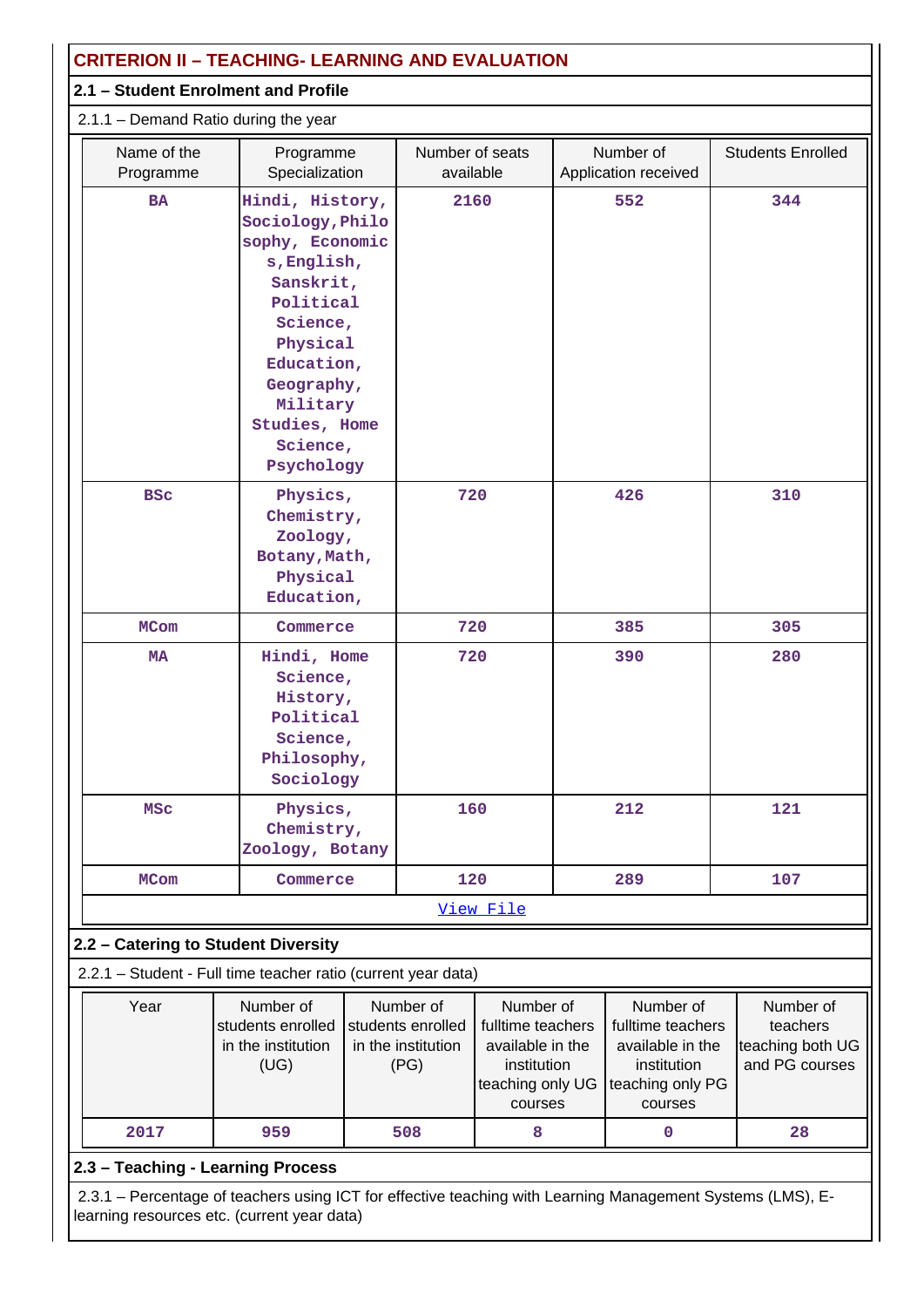| Number of<br><b>Teachers on Roll</b>                                                                                                                                                                                                                                                                                                                                                                                                                                                                                                                                                                                                                                                                                                                                                                                                                                                                                                        | teachers using<br>ICT (LMS, e- | Number of<br>Resources) |                     | <b>ICT Tools and</b><br>resources<br>available                                                     | Number of ICT<br>enabled<br>Classrooms |                                                                                       | Numberof smart<br>classrooms |                             | E-resources and<br>techniques used                                                                                  |
|---------------------------------------------------------------------------------------------------------------------------------------------------------------------------------------------------------------------------------------------------------------------------------------------------------------------------------------------------------------------------------------------------------------------------------------------------------------------------------------------------------------------------------------------------------------------------------------------------------------------------------------------------------------------------------------------------------------------------------------------------------------------------------------------------------------------------------------------------------------------------------------------------------------------------------------------|--------------------------------|-------------------------|---------------------|----------------------------------------------------------------------------------------------------|----------------------------------------|---------------------------------------------------------------------------------------|------------------------------|-----------------------------|---------------------------------------------------------------------------------------------------------------------|
| 36                                                                                                                                                                                                                                                                                                                                                                                                                                                                                                                                                                                                                                                                                                                                                                                                                                                                                                                                          | 15                             |                         |                     | 5                                                                                                  | $\mathbf 0$                            |                                                                                       | $\mathbf 0$                  |                             | $\overline{9}$                                                                                                      |
|                                                                                                                                                                                                                                                                                                                                                                                                                                                                                                                                                                                                                                                                                                                                                                                                                                                                                                                                             |                                |                         |                     | View File of ICT Tools and resources                                                               |                                        |                                                                                       |                              |                             |                                                                                                                     |
|                                                                                                                                                                                                                                                                                                                                                                                                                                                                                                                                                                                                                                                                                                                                                                                                                                                                                                                                             |                                |                         |                     | View File of E-resources and techniques used                                                       |                                        |                                                                                       |                              |                             |                                                                                                                     |
| 2.3.2 - Students mentoring system available in the institution? Give details. (maximum 500 words)                                                                                                                                                                                                                                                                                                                                                                                                                                                                                                                                                                                                                                                                                                                                                                                                                                           |                                |                         |                     |                                                                                                    |                                        |                                                                                       |                              |                             |                                                                                                                     |
| The institute has an integrated mentoring system where each teacher along with principal acts as a link between<br>the students and the institution. Teachers continuously monitor, counsel (through career counselling cell), guide<br>and motivate the students on different academic matters. Teachers coordinate with the parents/guardians<br>regarding the progress, academic irregularities and negative behavioural changes of the students. Mentors guide<br>students on career development and promote in their academic and personal growth. Teachers also keep<br>contact with students after classroom lectures and resolve their academic problems. Feedback from the students<br>provide valuable input in making necessary changes in mode of delivery of content in the existing system. The<br>teachers develop administrative and cultural quality in the students through departmental councils of each<br>departments. |                                |                         |                     |                                                                                                    |                                        |                                                                                       |                              |                             |                                                                                                                     |
| Number of students enrolled in the<br>Number of fulltime teachers<br>Mentor: Mentee Ratio<br>institution                                                                                                                                                                                                                                                                                                                                                                                                                                                                                                                                                                                                                                                                                                                                                                                                                                    |                                |                         |                     |                                                                                                    |                                        |                                                                                       |                              |                             |                                                                                                                     |
| 1467<br>36<br>1:41                                                                                                                                                                                                                                                                                                                                                                                                                                                                                                                                                                                                                                                                                                                                                                                                                                                                                                                          |                                |                         |                     |                                                                                                    |                                        |                                                                                       |                              |                             |                                                                                                                     |
| 2.4 - Teacher Profile and Quality                                                                                                                                                                                                                                                                                                                                                                                                                                                                                                                                                                                                                                                                                                                                                                                                                                                                                                           |                                |                         |                     |                                                                                                    |                                        |                                                                                       |                              |                             |                                                                                                                     |
| 2.4.1 - Number of full time teachers appointed during the year                                                                                                                                                                                                                                                                                                                                                                                                                                                                                                                                                                                                                                                                                                                                                                                                                                                                              |                                |                         |                     |                                                                                                    |                                        |                                                                                       |                              |                             |                                                                                                                     |
| No. of sanctioned<br>positions                                                                                                                                                                                                                                                                                                                                                                                                                                                                                                                                                                                                                                                                                                                                                                                                                                                                                                              |                                | No. of filled positions |                     | Vacant positions                                                                                   |                                        | Positions filled during<br>the current year                                           |                              | No. of faculty with<br>Ph.D |                                                                                                                     |
| 43                                                                                                                                                                                                                                                                                                                                                                                                                                                                                                                                                                                                                                                                                                                                                                                                                                                                                                                                          |                                | 36                      |                     | 7                                                                                                  |                                        |                                                                                       | $\mathbf 0$                  |                             | 32                                                                                                                  |
| International level from Government, recognised bodies during the year)                                                                                                                                                                                                                                                                                                                                                                                                                                                                                                                                                                                                                                                                                                                                                                                                                                                                     |                                |                         |                     |                                                                                                    |                                        |                                                                                       |                              |                             | 2.4.2 - Honours and recognition received by teachers (received awards, recognition, fellowships at State, National, |
| Year of Award                                                                                                                                                                                                                                                                                                                                                                                                                                                                                                                                                                                                                                                                                                                                                                                                                                                                                                                               |                                |                         | international level | Name of full time teachers<br>Designation<br>receiving awards from<br>state level, national level, |                                        | Name of the award,<br>fellowship, received from<br>Government or recognized<br>bodies |                              |                             |                                                                                                                     |
| 2017                                                                                                                                                                                                                                                                                                                                                                                                                                                                                                                                                                                                                                                                                                                                                                                                                                                                                                                                        |                                |                         |                     | Dr. Bhaskar Shukla                                                                                 | Assistant Professor                    |                                                                                       |                              |                             | Shikshak Shree<br>Award from U.P.<br>State Govt.                                                                    |
|                                                                                                                                                                                                                                                                                                                                                                                                                                                                                                                                                                                                                                                                                                                                                                                                                                                                                                                                             |                                |                         |                     |                                                                                                    | View File                              |                                                                                       |                              |                             |                                                                                                                     |
| 2.5 - Evaluation Process and Reforms                                                                                                                                                                                                                                                                                                                                                                                                                                                                                                                                                                                                                                                                                                                                                                                                                                                                                                        |                                |                         |                     |                                                                                                    |                                        |                                                                                       |                              |                             |                                                                                                                     |
| the year                                                                                                                                                                                                                                                                                                                                                                                                                                                                                                                                                                                                                                                                                                                                                                                                                                                                                                                                    |                                |                         |                     |                                                                                                    |                                        |                                                                                       |                              |                             | 2.5.1 – Number of days from the date of semester-end/ year- end examination till the declaration of results during  |
| Programme Name                                                                                                                                                                                                                                                                                                                                                                                                                                                                                                                                                                                                                                                                                                                                                                                                                                                                                                                              |                                | Programme Code          |                     | Semester/year                                                                                      |                                        | Last date of the last<br>semester-end/year-<br>end examination                        |                              |                             | Date of declaration of<br>results of semester-<br>end/ year- end<br>examination                                     |
| <b>MCom</b>                                                                                                                                                                                                                                                                                                                                                                                                                                                                                                                                                                                                                                                                                                                                                                                                                                                                                                                                 |                                | MCom II, IV Sem         |                     | Semester                                                                                           |                                        |                                                                                       | 20/05/2018                   |                             | 04/07/2018                                                                                                          |
| MSC                                                                                                                                                                                                                                                                                                                                                                                                                                                                                                                                                                                                                                                                                                                                                                                                                                                                                                                                         |                                | MSC II, IV Sem          |                     | Semester                                                                                           |                                        |                                                                                       | 20/05/2018                   |                             | 15/07/2018                                                                                                          |
| <b>MA</b>                                                                                                                                                                                                                                                                                                                                                                                                                                                                                                                                                                                                                                                                                                                                                                                                                                                                                                                                   |                                | MA II, IV Sem           |                     | Semester                                                                                           |                                        |                                                                                       | 20/05/2018                   |                             | 13/07/2018                                                                                                          |
| <b>BCom</b>                                                                                                                                                                                                                                                                                                                                                                                                                                                                                                                                                                                                                                                                                                                                                                                                                                                                                                                                 |                                | BCom I, II, III         |                     | Year                                                                                               |                                        |                                                                                       | 15/04/2018                   |                             | 10/06/2018                                                                                                          |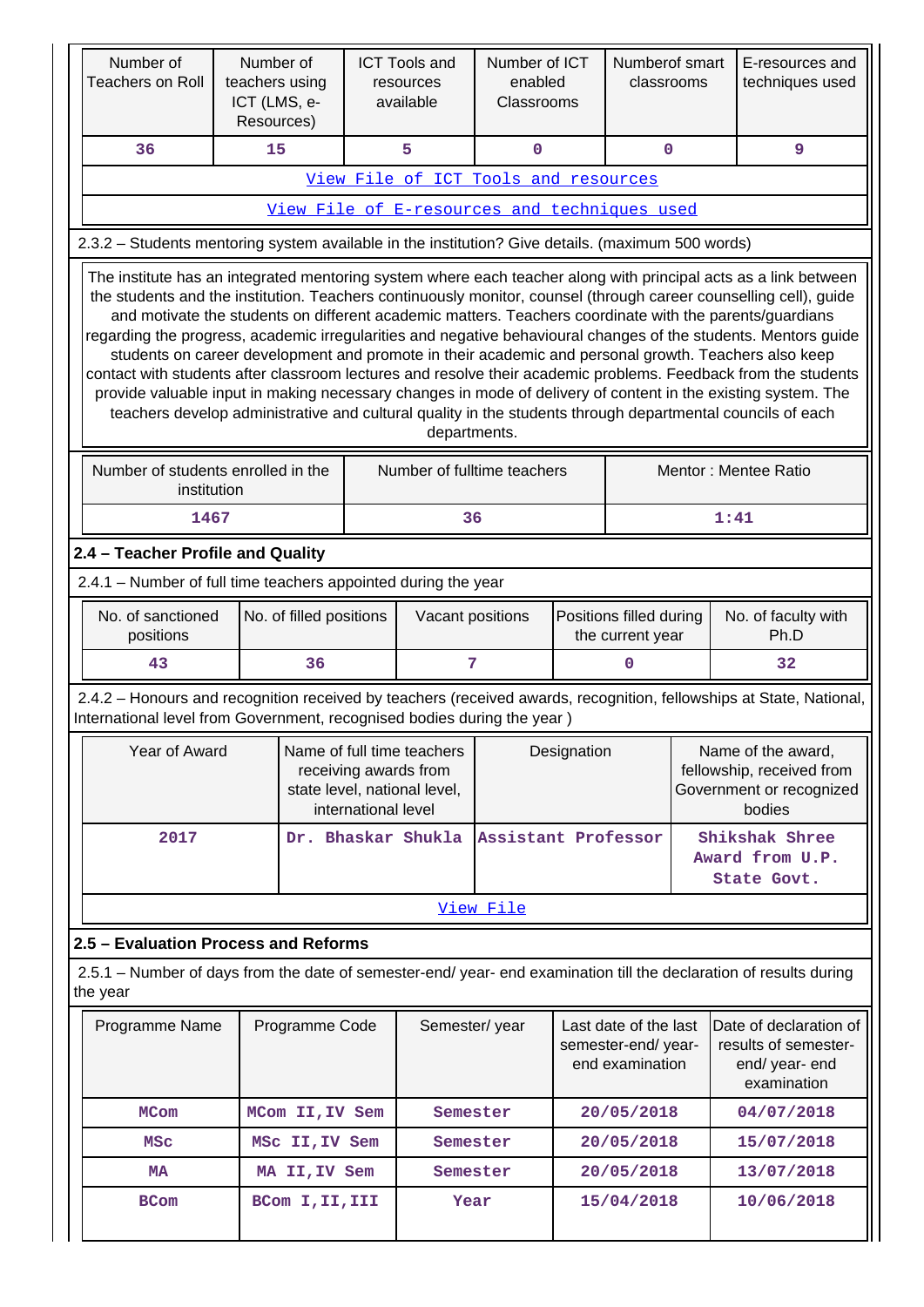| <b>BSC</b> | BSC I, II, III | Year | 15/04/2018 | 15/06/2018 |  |  |  |
|------------|----------------|------|------------|------------|--|--|--|
| <b>BA</b>  | BA I, II, III  | Year | 15/04/2018 | 18/06/2018 |  |  |  |
| View File  |                |      |            |            |  |  |  |

2.5.2 – Reforms initiated on Continuous Internal Evaluation(CIE) system at the institutional level (250 words)

 **Being affiliated to Prof. Rajendra Singh (Rajju Bhaia) University, Prayagraj, the college follows the evaluation structure as recommended by the university and hence has limited scope for modifying the evaluation system. So the Continuous Internal Evaluation (CIE) system at the institutional level is limited to practical examinations,assignments, seminars, projects and viva-voce examinations in some U.G. and P.G. departments, which depends on their attendance in classroom and performance at the time of evaluation. Instead, the college conducts various competitions such as quiz, debate, essay, chart, model etc. through its various departmental councils to evaluate summative performance of students. The institution encourages students to take part in the above events and also gives prizes to best performers.**

 2.5.3 – Academic calendar prepared and adhered for conduct of Examination and other related matters (250 words)

 **The new academic session of the college begins in the first week of July. Admission forms for the U.G. programmes are made available from mid-June and the process of admission to the U.G. programmes commences in July and is completed up to 31¬¬¬st of July. Admission to P.G. courses starts just after the declaration of the results of the qualifying examination by the university and usually is completed at the end of August. Teaching usually starts on 16th July and 1st August at U.G. and P.G. levels, respectively. Each department has to prepare its own time-table in co-ordination with the central time-table committee in accordance to availability of time and space. Each department prepares the time-table giving a clear distribution of work load of the teachers. Evaluation of the students is a responsibility of the affiliating university which has an annual system of examination at UG level and semester system of examination at PG level. Annual exam starts from first week of March and semester exam commences twice in a year- last week of November and first week of May.**

### **2.6 – Student Performance and Learning Outcomes**

 2.6.1 – Program outcomes, program specific outcomes and course outcomes for all programs offered by the institution are stated and displayed in website of the institution (to provide the weblink)

<http://www.hnbpgcollegenaini.org/page.php?id=76>

### 2.6.2 – Pass percentage of students

| Programme<br>Code | Programme<br>Name | Programme<br>Specialization                                                                                                | Number of<br>students<br>appeared in the<br>final year<br>examination | Number of<br>students passed<br>in final year<br>examination | Pass Percentage |
|-------------------|-------------------|----------------------------------------------------------------------------------------------------------------------------|-----------------------------------------------------------------------|--------------------------------------------------------------|-----------------|
| <b>BA III</b>     | <b>BA</b>         | Hindi,<br>History, Soc<br>iology, Philo<br>sophy, Econo<br>mics, English<br>Sanskrit,<br>Political<br>Science,<br>Physical | 126                                                                   | 126                                                          | 100             |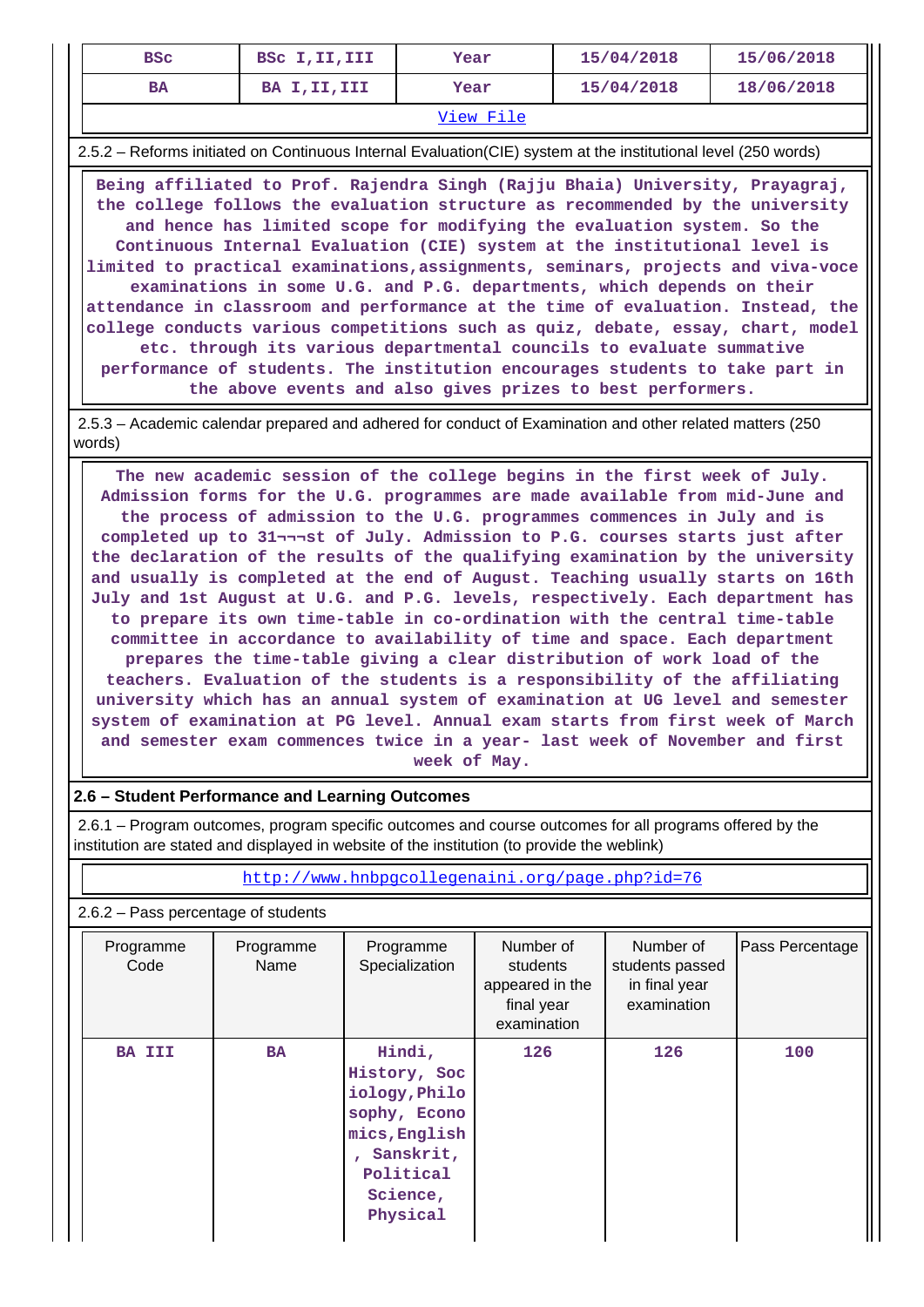|                                                                                                                                                                                                                |                 | Education,<br>Geography,<br>Military<br>Studies,<br>Home<br>Science,<br>Psychology       |           |                           |     |                                                                                                             |
|----------------------------------------------------------------------------------------------------------------------------------------------------------------------------------------------------------------|-----------------|------------------------------------------------------------------------------------------|-----------|---------------------------|-----|-------------------------------------------------------------------------------------------------------------|
| <b>BSC III</b>                                                                                                                                                                                                 | <b>BSC</b>      | Physics,<br>Chemistry,<br>Zoology,<br>Botany, Math,<br>Physical<br>Education,            | 53        |                           | 46  | 86.7                                                                                                        |
| <b>BCom III</b>                                                                                                                                                                                                | <b>BCom</b>     | Commerce                                                                                 | 57        |                           | 53  | 92.9                                                                                                        |
| MA IV Sem                                                                                                                                                                                                      | <b>MA</b>       | Hindi, Home<br>Science,<br>History,<br>Political<br>Science,<br>Philosophy,<br>Sociology | 153       |                           | 149 | 97.3                                                                                                        |
| MSC IV Sem                                                                                                                                                                                                     | <b>MSC</b>      | Physics,<br>Chemistry,<br>Zoology,<br>Botany                                             | 49        |                           | 49  | 100                                                                                                         |
|                                                                                                                                                                                                                |                 |                                                                                          | 48        |                           |     | 100                                                                                                         |
| MCom IV Sem                                                                                                                                                                                                    | <b>MCom</b>     | Commerce                                                                                 | View File |                           | 48  |                                                                                                             |
| 2.7 - Student Satisfaction Survey<br>2.7.1 – Student Satisfaction Survey (SSS) on overall institutional performance (Institution may design the<br>questionnaire) (results and details be provided as weblink) |                 |                                                                                          |           |                           |     |                                                                                                             |
|                                                                                                                                                                                                                |                 | http://www.hnbpgcollegenaini.org/page.php?id=77                                          |           |                           |     |                                                                                                             |
| <b>CRITERION III - RESEARCH, INNOVATIONS AND EXTENSION</b>                                                                                                                                                     |                 |                                                                                          |           |                           |     |                                                                                                             |
| 3.1 - Resource Mobilization for Research<br>3.1.1 – Research funds sanctioned and received from various agencies, industry and other organisations                                                             |                 |                                                                                          |           |                           |     |                                                                                                             |
| Nature of the Project                                                                                                                                                                                          | Duration        | Name of the funding<br>agency                                                            |           | Total grant<br>sanctioned |     | Amount received<br>during the year                                                                          |
| Total                                                                                                                                                                                                          | $\mathbf 0$     | <b>NA</b>                                                                                |           | $\mathbf 0$               |     | 0                                                                                                           |
|                                                                                                                                                                                                                |                 |                                                                                          | View File |                           |     |                                                                                                             |
| 3.2 - Innovation Ecosystem                                                                                                                                                                                     |                 |                                                                                          |           |                           |     |                                                                                                             |
| practices during the year                                                                                                                                                                                      |                 |                                                                                          |           |                           |     | 3.2.1 - Workshops/Seminars Conducted on Intellectual Property Rights (IPR) and Industry-Academia Innovative |
| Title of workshop/seminar                                                                                                                                                                                      |                 | Name of the Dept.                                                                        |           |                           |     | Date                                                                                                        |
| <b>NA</b>                                                                                                                                                                                                      |                 | <b>NA</b>                                                                                |           |                           |     | 31/12/2017                                                                                                  |
| 3.2.2 - Awards for Innovation won by Institution/Teachers/Research scholars/Students during the year                                                                                                           |                 |                                                                                          |           |                           |     |                                                                                                             |
| Title of the innovation                                                                                                                                                                                        | Name of Awardee | Awarding Agency                                                                          |           | Date of award             |     | Category                                                                                                    |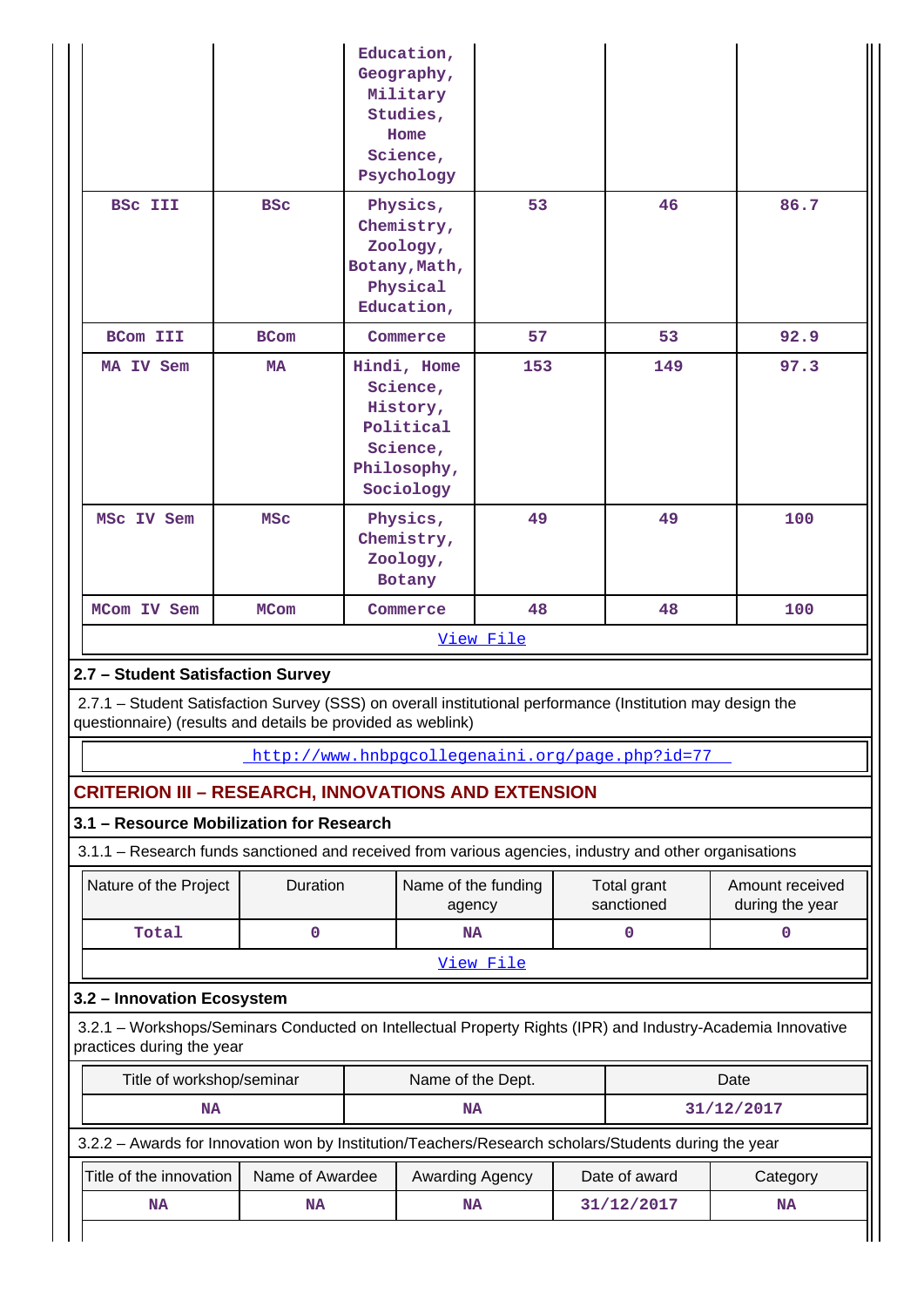|                                                                                                                                                                       |                        |  |                  |                                                                                                                                                            | View File |                                    |  |                                                                    |                                                                    |  |
|-----------------------------------------------------------------------------------------------------------------------------------------------------------------------|------------------------|--|------------------|------------------------------------------------------------------------------------------------------------------------------------------------------------|-----------|------------------------------------|--|--------------------------------------------------------------------|--------------------------------------------------------------------|--|
| 3.2.3 - No. of Incubation centre created, start-ups incubated on campus during the year                                                                               |                        |  |                  |                                                                                                                                                            |           |                                    |  |                                                                    |                                                                    |  |
| Incubation<br>Center                                                                                                                                                  | Name                   |  | Sponsered By     |                                                                                                                                                            |           | Name of the<br>Start-up            |  | Nature of Start-<br>up                                             | Date of<br>Commencement                                            |  |
| <b>NA</b>                                                                                                                                                             | <b>NA</b>              |  | <b>NA</b>        |                                                                                                                                                            |           | NA                                 |  | NA                                                                 | 31/12/2017                                                         |  |
|                                                                                                                                                                       | View File              |  |                  |                                                                                                                                                            |           |                                    |  |                                                                    |                                                                    |  |
| 3.3 - Research Publications and Awards                                                                                                                                |                        |  |                  |                                                                                                                                                            |           |                                    |  |                                                                    |                                                                    |  |
| 3.3.1 - Incentive to the teachers who receive recognition/awards                                                                                                      |                        |  |                  |                                                                                                                                                            |           |                                    |  |                                                                    |                                                                    |  |
|                                                                                                                                                                       | <b>State</b>           |  |                  | <b>National</b>                                                                                                                                            |           |                                    |  | International                                                      |                                                                    |  |
|                                                                                                                                                                       | 1                      |  |                  | 0                                                                                                                                                          |           |                                    |  | 0                                                                  |                                                                    |  |
| 3.3.2 - Ph. Ds awarded during the year (applicable for PG College, Research Center)                                                                                   |                        |  |                  |                                                                                                                                                            |           |                                    |  |                                                                    |                                                                    |  |
|                                                                                                                                                                       | Name of the Department |  |                  |                                                                                                                                                            |           |                                    |  | Number of PhD's Awarded                                            |                                                                    |  |
|                                                                                                                                                                       | <b>NA</b>              |  |                  |                                                                                                                                                            |           |                                    |  | 0                                                                  |                                                                    |  |
| 3.3.3 - Research Publications in the Journals notified on UGC website during the year                                                                                 |                        |  |                  |                                                                                                                                                            |           |                                    |  |                                                                    |                                                                    |  |
| <b>Type</b>                                                                                                                                                           |                        |  | Department       |                                                                                                                                                            |           | Number of Publication              |  |                                                                    | Average Impact Factor (if<br>any)                                  |  |
|                                                                                                                                                                       |                        |  |                  |                                                                                                                                                            |           | No Data Entered/Not Applicable !!! |  |                                                                    |                                                                    |  |
|                                                                                                                                                                       |                        |  |                  |                                                                                                                                                            | View File |                                    |  |                                                                    |                                                                    |  |
|                                                                                                                                                                       |                        |  |                  | 3.3.4 - Books and Chapters in edited Volumes / Books published, and papers in National/International Conference<br>Proceedings per Teacher during the year |           |                                    |  |                                                                    |                                                                    |  |
| Number of Publication<br>Department                                                                                                                                   |                        |  |                  |                                                                                                                                                            |           |                                    |  |                                                                    |                                                                    |  |
|                                                                                                                                                                       |                        |  |                  |                                                                                                                                                            |           |                                    |  |                                                                    |                                                                    |  |
|                                                                                                                                                                       | <b>PHYSICS</b>         |  |                  |                                                                                                                                                            |           |                                    |  | 1                                                                  |                                                                    |  |
|                                                                                                                                                                       | <b>CHEMISTRY</b>       |  |                  |                                                                                                                                                            |           |                                    |  | 1                                                                  |                                                                    |  |
|                                                                                                                                                                       | <b>COMMERCE</b>        |  |                  |                                                                                                                                                            |           |                                    |  | 1                                                                  |                                                                    |  |
|                                                                                                                                                                       | HOME SCIENCE           |  |                  |                                                                                                                                                            |           |                                    |  | 1                                                                  |                                                                    |  |
|                                                                                                                                                                       | POLITICAL SCIENCE      |  |                  |                                                                                                                                                            |           |                                    |  | $\overline{2}$                                                     |                                                                    |  |
|                                                                                                                                                                       |                        |  |                  |                                                                                                                                                            | View File |                                    |  |                                                                    |                                                                    |  |
| 3.3.5 - Bibliometrics of the publications during the last Academic year based on average citation index in Scopus/<br>Web of Science or PubMed/ Indian Citation Index |                        |  |                  |                                                                                                                                                            |           |                                    |  |                                                                    |                                                                    |  |
| Title of the<br>Paper                                                                                                                                                 | Name of<br>Author      |  | Title of journal | Year of<br>publication                                                                                                                                     |           | <b>Citation Index</b>              |  | Institutional<br>affiliation as<br>mentioned in<br>the publication | Number of<br>citations<br>excluding self<br>citation               |  |
| <b>NA</b>                                                                                                                                                             | <b>NA</b>              |  | <b>NA</b>        | 2017                                                                                                                                                       |           | $\mathbf 0$                        |  | <b>NA</b>                                                          | $\mathbf 0$                                                        |  |
|                                                                                                                                                                       |                        |  |                  |                                                                                                                                                            | View File |                                    |  |                                                                    |                                                                    |  |
| 3.3.6 - h-Index of the Institutional Publications during the year. (based on Scopus/ Web of science)                                                                  |                        |  |                  |                                                                                                                                                            |           |                                    |  |                                                                    |                                                                    |  |
| Title of the<br>Paper                                                                                                                                                 | Name of<br>Author      |  | Title of journal | Year of<br>publication                                                                                                                                     |           | h-index                            |  | Number of<br>citations<br>excluding self<br>citation               | Institutional<br>affiliation as<br>mentioned in<br>the publication |  |
| <b>NA</b>                                                                                                                                                             | <b>NA</b>              |  | <b>NA</b>        | 2017                                                                                                                                                       |           | 0                                  |  | 0                                                                  | <b>NA</b>                                                          |  |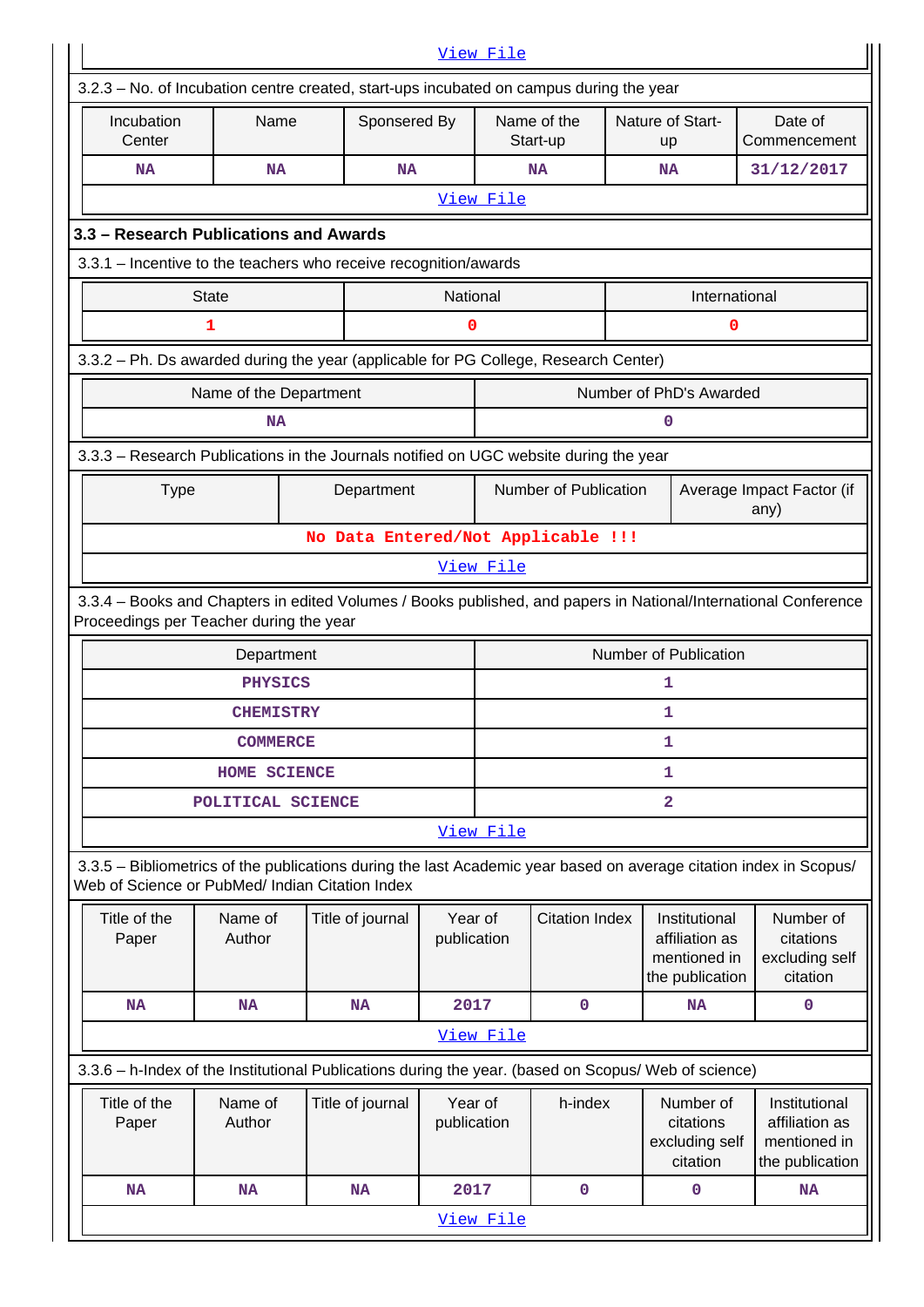| 3.3.7 - Faculty participation in Seminars/Conferences and Symposia during the year:                                                                                                                                |                         |                                                                  |                   |                                                        |                             |                                                          |                                                         |             |                                                          |
|--------------------------------------------------------------------------------------------------------------------------------------------------------------------------------------------------------------------|-------------------------|------------------------------------------------------------------|-------------------|--------------------------------------------------------|-----------------------------|----------------------------------------------------------|---------------------------------------------------------|-------------|----------------------------------------------------------|
| Number of Faculty                                                                                                                                                                                                  | International           |                                                                  |                   | National                                               |                             | <b>State</b>                                             |                                                         | Local       |                                                          |
| Attended/Semina<br>rs/Workshops                                                                                                                                                                                    |                         | 1                                                                |                   | 3                                                      |                             |                                                          | $\mathbf 0$                                             |             | 0                                                        |
| Presented<br>papers                                                                                                                                                                                                | 3                       |                                                                  |                   | 24                                                     |                             | $\mathbf 0$                                              |                                                         | $\mathbf 0$ |                                                          |
| View File                                                                                                                                                                                                          |                         |                                                                  |                   |                                                        |                             |                                                          |                                                         |             |                                                          |
| 3.4 - Extension Activities                                                                                                                                                                                         |                         |                                                                  |                   |                                                        |                             |                                                          |                                                         |             |                                                          |
| 3.4.1 - Number of extension and outreach programmes conducted in collaboration with industry, community and<br>Non- Government Organisations through NSS/NCC/Red cross/Youth Red Cross (YRC) etc., during the year |                         |                                                                  |                   |                                                        |                             |                                                          |                                                         |             |                                                          |
|                                                                                                                                                                                                                    | Title of the activities |                                                                  |                   | Organising unit/agency/<br>collaborating agency        |                             | Number of teachers<br>participated in such<br>activities |                                                         |             | Number of students<br>participated in such<br>activities |
| 3 DAYS CAMP                                                                                                                                                                                                        |                         |                                                                  |                   | Rovers and Rangers                                     |                             | 2                                                        |                                                         |             | 49                                                       |
|                                                                                                                                                                                                                    |                         |                                                                  |                   |                                                        | View File                   |                                                          |                                                         |             |                                                          |
| 3.4.2 - Awards and recognition received for extension activities from Government and other recognized bodies<br>during the year                                                                                    |                         |                                                                  |                   |                                                        |                             |                                                          |                                                         |             |                                                          |
| Name of the activity                                                                                                                                                                                               |                         |                                                                  | Award/Recognition |                                                        |                             | <b>Awarding Bodies</b>                                   |                                                         |             | Number of students<br><b>Benefited</b>                   |
| <b>NA</b>                                                                                                                                                                                                          |                         |                                                                  | <b>NA</b>         |                                                        |                             | <b>NA</b>                                                |                                                         |             | $\mathbf 0$                                              |
|                                                                                                                                                                                                                    |                         |                                                                  |                   |                                                        | View File                   |                                                          |                                                         |             |                                                          |
| 3.4.3 - Students participating in extension activities with Government Organisations, Non-Government<br>Organisations and programmes such as Swachh Bharat, Aids Awareness, Gender Issue, etc. during the year     |                         |                                                                  |                   |                                                        |                             |                                                          |                                                         |             |                                                          |
| Name of the scheme                                                                                                                                                                                                 |                         | Organising unit/Agen<br>cy/collaborating<br>agency               |                   | Name of the activity                                   |                             |                                                          | Number of teachers<br>participated in such<br>activites |             | Number of students<br>participated in such<br>activites  |
| Youth Day                                                                                                                                                                                                          |                         | College level                                                    |                   | <b>LECTURES</b>                                        |                             |                                                          | 32                                                      |             | 120                                                      |
| Swachchhta<br>mission                                                                                                                                                                                              |                         | College level<br>with NSS unit<br>and Rovers and<br>Rangers unit |                   | Cleanliness<br>drives, rally<br>to create<br>awareness |                             |                                                          | 28                                                      |             | 100                                                      |
| <b>AIDS DAY</b>                                                                                                                                                                                                    |                         | College level                                                    |                   | Rally to<br>generate<br>awareness                      |                             |                                                          | 30                                                      |             | 110                                                      |
|                                                                                                                                                                                                                    |                         |                                                                  |                   |                                                        | View File                   |                                                          |                                                         |             |                                                          |
| 3.5 - Collaborations                                                                                                                                                                                               |                         |                                                                  |                   |                                                        |                             |                                                          |                                                         |             |                                                          |
| 3.5.1 – Number of Collaborative activities for research, faculty exchange, student exchange during the year                                                                                                        |                         |                                                                  |                   |                                                        |                             |                                                          |                                                         |             |                                                          |
| Nature of activity                                                                                                                                                                                                 |                         |                                                                  | Participant       |                                                        | Source of financial support |                                                          |                                                         |             | Duration                                                 |
| <b>NA</b>                                                                                                                                                                                                          |                         |                                                                  | 0                 |                                                        |                             | <b>NA</b>                                                |                                                         |             | 0                                                        |
|                                                                                                                                                                                                                    |                         |                                                                  |                   |                                                        | View File                   |                                                          |                                                         |             |                                                          |
| 3.5.2 - Linkages with institutions/industries for internship, on-the- job training, project work, sharing of research<br>facilities etc. during the year                                                           |                         |                                                                  |                   |                                                        |                             |                                                          |                                                         |             |                                                          |
| Nature of linkage                                                                                                                                                                                                  | Title of the<br>linkage |                                                                  |                   | Name of the<br>partnering<br>institution/              | <b>Duration From</b>        |                                                          | <b>Duration To</b>                                      |             | Participant                                              |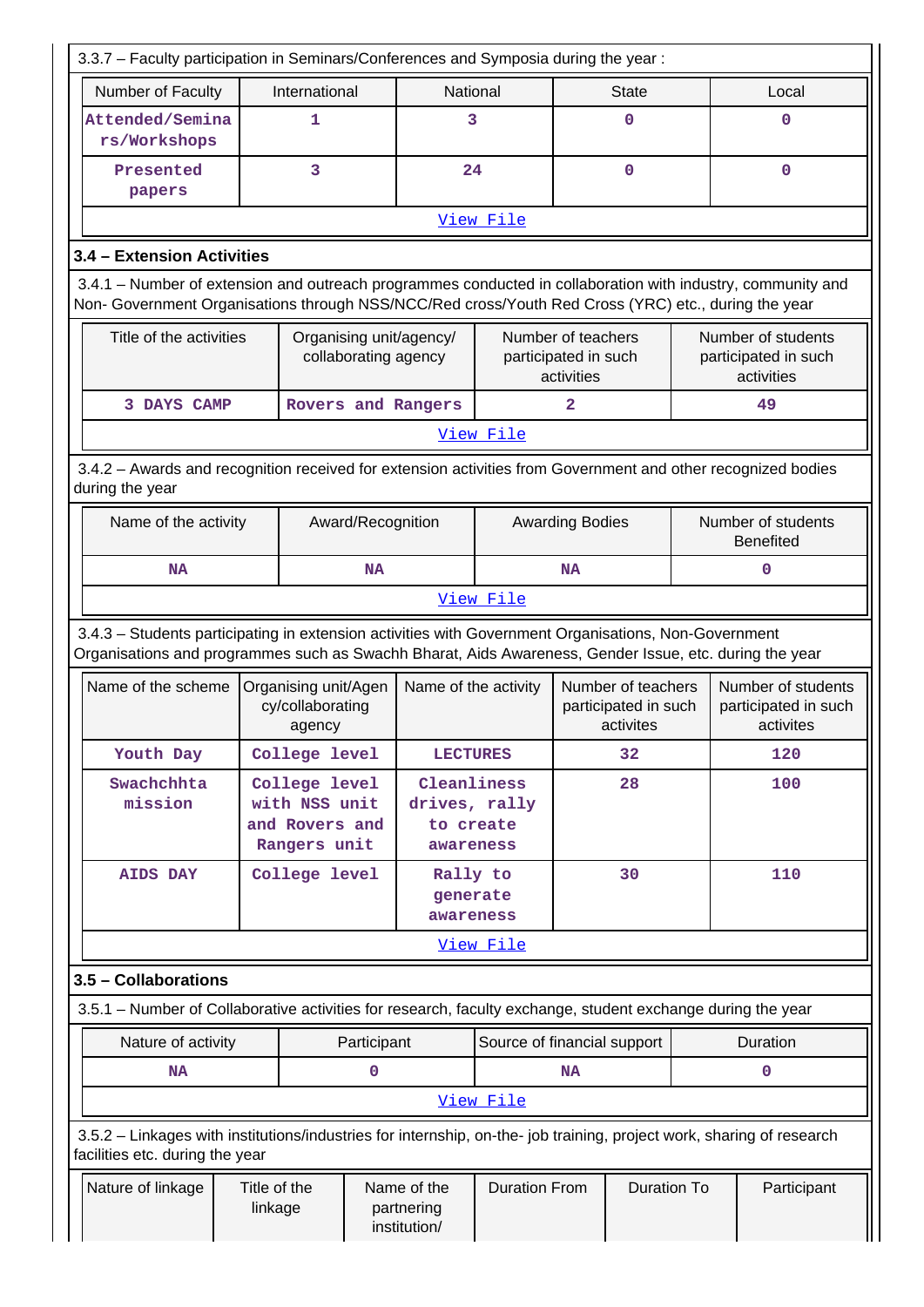|                                                                                                                                                       |                                                                                                |              | industry<br>/research lab<br>with contact<br>details |             |           |                    |            |                                |                                                           |
|-------------------------------------------------------------------------------------------------------------------------------------------------------|------------------------------------------------------------------------------------------------|--------------|------------------------------------------------------|-------------|-----------|--------------------|------------|--------------------------------|-----------------------------------------------------------|
| <b>NA</b>                                                                                                                                             | <b>NA</b>                                                                                      |              | <b>NA</b>                                            |             |           | 30/12/2017         | 31/12/2017 |                                | 0                                                         |
|                                                                                                                                                       |                                                                                                |              |                                                      |             | View File |                    |            |                                |                                                           |
| 3.5.3 - MoUs signed with institutions of national, international importance, other universities, industries, corporate<br>houses etc. during the year |                                                                                                |              |                                                      |             |           |                    |            |                                |                                                           |
| Organisation                                                                                                                                          |                                                                                                |              | Date of MoU signed                                   |             |           | Purpose/Activities |            |                                | Number of<br>students/teachers<br>participated under MoUs |
| <b>NA</b>                                                                                                                                             |                                                                                                |              | 31/12/2017                                           |             |           | NA                 |            |                                | 0                                                         |
|                                                                                                                                                       |                                                                                                |              |                                                      |             | View File |                    |            |                                |                                                           |
| <b>CRITERION IV - INFRASTRUCTURE AND LEARNING RESOURCES</b>                                                                                           |                                                                                                |              |                                                      |             |           |                    |            |                                |                                                           |
| 4.1 - Physical Facilities                                                                                                                             |                                                                                                |              |                                                      |             |           |                    |            |                                |                                                           |
| 4.1.1 - Budget allocation, excluding salary for infrastructure augmentation during the year                                                           |                                                                                                |              |                                                      |             |           |                    |            |                                |                                                           |
|                                                                                                                                                       | Budget allocated for infrastructure augmentation                                               |              |                                                      |             |           |                    |            |                                | Budget utilized for infrastructure development            |
|                                                                                                                                                       | 7.3                                                                                            |              |                                                      |             |           |                    | 7.3        |                                |                                                           |
| 4.1.2 – Details of augmentation in infrastructure facilities during the year                                                                          |                                                                                                |              |                                                      |             |           |                    |            |                                |                                                           |
|                                                                                                                                                       | <b>Facilities</b>                                                                              |              |                                                      |             |           |                    |            | <b>Existing or Newly Added</b> |                                                           |
|                                                                                                                                                       | Classrooms with Wi-Fi OR LAN                                                                   |              |                                                      |             | Existing  |                    |            |                                |                                                           |
|                                                                                                                                                       | Number of important equipments<br>purchased (Greater than 1-0 lakh)<br>during the current year |              |                                                      |             | Existing  |                    |            |                                |                                                           |
|                                                                                                                                                       | Value of the equipment purchased<br>during the year (rs. in lakhs)                             |              |                                                      |             | Existing  |                    |            |                                |                                                           |
|                                                                                                                                                       |                                                                                                | Laboratories |                                                      |             | Existing  |                    |            |                                |                                                           |
|                                                                                                                                                       |                                                                                                | Class rooms  |                                                      |             | Existing  |                    |            |                                |                                                           |
|                                                                                                                                                       |                                                                                                | Campus Area  |                                                      |             | Existing  |                    |            |                                |                                                           |
|                                                                                                                                                       |                                                                                                |              |                                                      |             | View File |                    |            |                                |                                                           |
| 4.2 - Library as a Learning Resource                                                                                                                  |                                                                                                |              |                                                      |             |           |                    |            |                                |                                                           |
| 4.2.1 - Library is automated {Integrated Library Management System (ILMS)}                                                                            |                                                                                                |              |                                                      |             |           |                    |            |                                |                                                           |
| Name of the ILMS<br>software                                                                                                                          |                                                                                                |              | Nature of automation (fully<br>or patially)          |             |           | Version            |            | Year of automation             |                                                           |
| INFLIBNET'S, N-List                                                                                                                                   |                                                                                                |              | Partially                                            |             |           | <b>NA</b>          |            |                                | 2015                                                      |
| 4.2.2 - Library Services                                                                                                                              |                                                                                                |              |                                                      |             |           |                    |            |                                |                                                           |
| Library<br>Service Type                                                                                                                               |                                                                                                | Existing     |                                                      |             |           | Newly Added        |            |                                | Total                                                     |
| <b>Text Books</b>                                                                                                                                     | 15515                                                                                          |              | 2645967                                              | $\mathbf 0$ |           | $\mathbf 0$        |            | 15515                          | 2645967                                                   |
| Reference<br><b>Books</b>                                                                                                                             | 2227                                                                                           |              | 250000                                               | 0           |           | $\mathbf{O}$       |            | 2227                           | 250000                                                    |
| e-Books                                                                                                                                               | 3135000                                                                                        |              | 2500                                                 | $\mathbf 0$ |           | $\mathbf 0$        |            | 3135000                        | 2500                                                      |
| Journals                                                                                                                                              | 0                                                                                              |              | $\mathbf 0$                                          | 0           |           | $\mathbf 0$        |            | $\mathbf 0$                    | $\mathbf 0$                                               |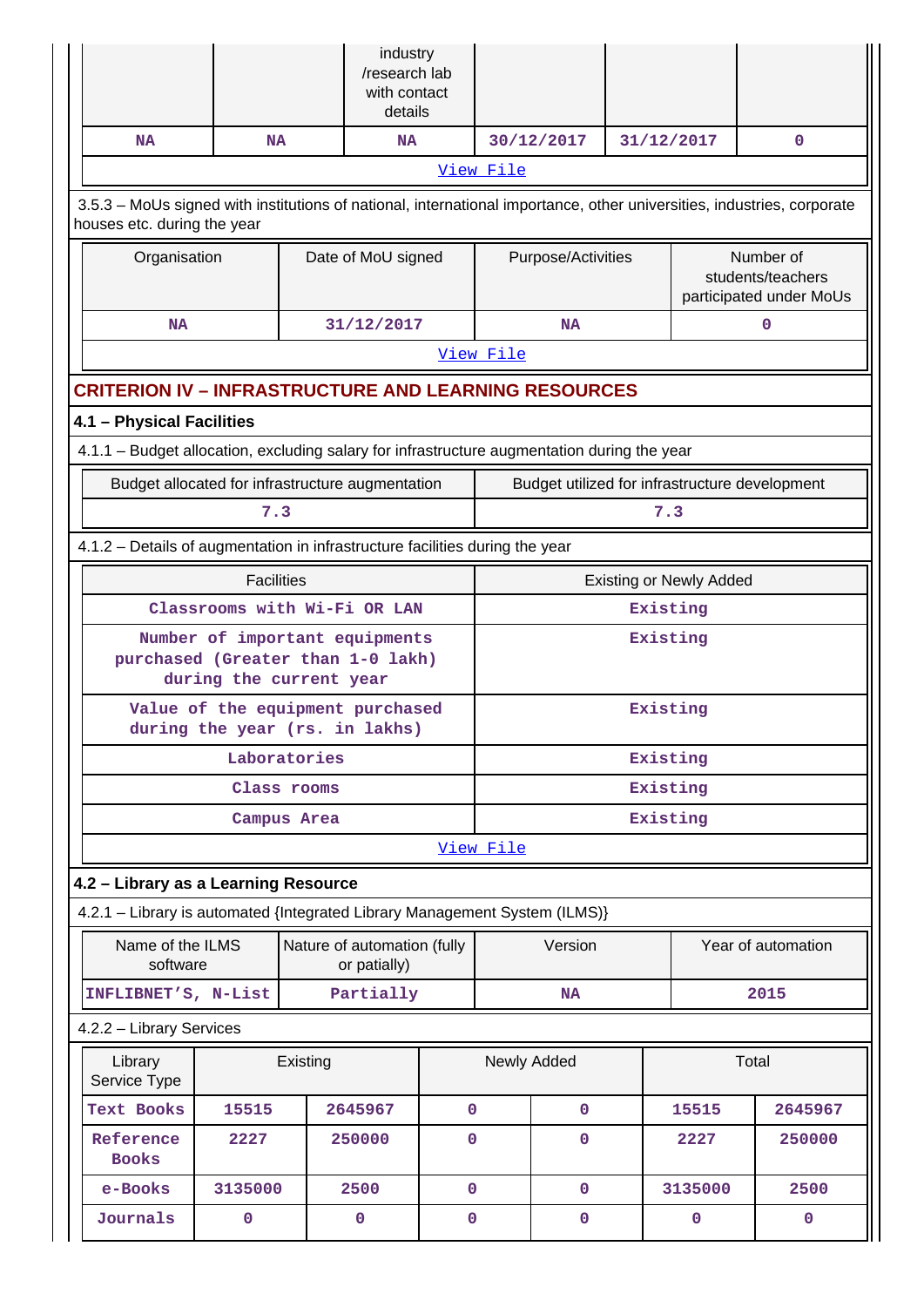| e-Journals                                                                                                                                                                                                                                                               | 6000                                                                                                                    |                 | 2500                                                             | $\mathbf{O}$               |                         | 0                                         |                 | 6000         |                                                                | 2500          |
|--------------------------------------------------------------------------------------------------------------------------------------------------------------------------------------------------------------------------------------------------------------------------|-------------------------------------------------------------------------------------------------------------------------|-----------------|------------------------------------------------------------------|----------------------------|-------------------------|-------------------------------------------|-----------------|--------------|----------------------------------------------------------------|---------------|
| Digital<br>Database                                                                                                                                                                                                                                                      | $\mathbf 0$                                                                                                             |                 | 0                                                                | $\Omega$                   |                         | 0                                         |                 | $\mathbf 0$  |                                                                | $\Omega$      |
| CD & Video                                                                                                                                                                                                                                                               | $\mathbf{0}$                                                                                                            |                 | $\mathbf{0}$                                                     | $\mathbf{0}$               |                         | $\mathbf 0$                               |                 | $\mathbf{0}$ |                                                                | $\mathbf{0}$  |
| Library<br>Automation                                                                                                                                                                                                                                                    | $\mathbf{O}$                                                                                                            |                 | $\mathbf 0$                                                      |                            | $\mathbf{O}$            | 0                                         |                 | $\mathbf 0$  |                                                                | 0             |
| Weeding<br>(hard &<br>soft)                                                                                                                                                                                                                                              | 36                                                                                                                      |                 | 5601                                                             | $\mathbf{O}$               |                         | $\mathbf 0$                               |                 | 36           |                                                                | 5601          |
| Others (spe<br>cify)                                                                                                                                                                                                                                                     | 87                                                                                                                      |                 | 856                                                              | 56                         |                         | 780                                       |                 | 143          |                                                                | 1636          |
|                                                                                                                                                                                                                                                                          |                                                                                                                         |                 |                                                                  |                            | View File               |                                           |                 |              |                                                                |               |
| 4.2.3 - E-content developed by teachers such as: e-PG- Pathshala, CEC (under e-PG- Pathshala CEC (Under<br>Graduate) SWAYAM other MOOCs platform NPTEL/NMEICT/any other Government initiatives & institutional<br>(Learning Management System (LMS) etc                  |                                                                                                                         |                 |                                                                  |                            |                         |                                           |                 |              |                                                                |               |
| Name of the Teacher                                                                                                                                                                                                                                                      |                                                                                                                         |                 | Name of the Module                                               |                            |                         | Platform on which module<br>is developed  |                 |              | Date of launching e-<br>content                                |               |
| Nil                                                                                                                                                                                                                                                                      |                                                                                                                         |                 | Not applicable                                                   |                            |                         | Not applicable                            |                 |              | 30/06/2018                                                     |               |
|                                                                                                                                                                                                                                                                          |                                                                                                                         |                 |                                                                  |                            | View File               |                                           |                 |              |                                                                |               |
| 4.3 - IT Infrastructure                                                                                                                                                                                                                                                  |                                                                                                                         |                 |                                                                  |                            |                         |                                           |                 |              |                                                                |               |
| 4.3.1 - Technology Upgradation (overall)                                                                                                                                                                                                                                 |                                                                                                                         |                 |                                                                  |                            |                         |                                           |                 |              |                                                                |               |
| Type                                                                                                                                                                                                                                                                     | <b>Total Co</b><br>mputers                                                                                              | Computer<br>Lab | Internet                                                         | <b>Browsing</b><br>centers | Computer<br>Centers     | Office                                    | Departme<br>nts |              | Available<br><b>Bandwidt</b><br>h (MBPS/<br>GBPS)              | <b>Others</b> |
| Existin<br>g                                                                                                                                                                                                                                                             | 7                                                                                                                       | $\mathbf 0$     | 7                                                                | 3                          | $\overline{a}$          | $\overline{a}$                            | 4               |              | 4                                                              | 0             |
| Added                                                                                                                                                                                                                                                                    | $\mathbf 0$                                                                                                             | $\mathbf{O}$    | $\mathbf 0$                                                      | $\mathbf 0$                | $\mathbf 0$             | $\mathbf 0$                               | $\mathbf 0$     |              | 0                                                              | 0             |
| Total                                                                                                                                                                                                                                                                    | 7                                                                                                                       | $\mathbf 0$     | 7                                                                | 3                          | $\overline{\mathbf{2}}$ | $\overline{a}$                            | 4               |              | 4                                                              | 0             |
| 4.3.2 - Bandwidth available of internet connection in the Institution (Leased line)                                                                                                                                                                                      |                                                                                                                         |                 |                                                                  |                            |                         |                                           |                 |              |                                                                |               |
|                                                                                                                                                                                                                                                                          |                                                                                                                         |                 |                                                                  | 4 MBPS/ GBPS               |                         |                                           |                 |              |                                                                |               |
| 4.3.3 - Facility for e-content                                                                                                                                                                                                                                           |                                                                                                                         |                 |                                                                  |                            |                         |                                           |                 |              |                                                                |               |
|                                                                                                                                                                                                                                                                          | Provide the link of the videos and media centre and<br>Name of the e-content development facility<br>recording facility |                 |                                                                  |                            |                         |                                           |                 |              |                                                                |               |
|                                                                                                                                                                                                                                                                          |                                                                                                                         | Nil             |                                                                  |                            |                         | http://www.hnbpgcollegenaini.org/         |                 |              |                                                                |               |
| 4.4 - Maintenance of Campus Infrastructure                                                                                                                                                                                                                               |                                                                                                                         |                 |                                                                  |                            |                         |                                           |                 |              |                                                                |               |
| 4.4.1 – Expenditure incurred on maintenance of physical facilities and academic support facilities, excluding salary<br>component, during the year                                                                                                                       |                                                                                                                         |                 |                                                                  |                            |                         |                                           |                 |              |                                                                |               |
| Assigned Budget on<br>academic facilities                                                                                                                                                                                                                                |                                                                                                                         |                 | Expenditure incurred on<br>maintenance of academic<br>facilities |                            |                         | Assigned budget on<br>physical facilities |                 |              | Expenditure incurredon<br>maintenance of physical<br>facilites |               |
| 3.38                                                                                                                                                                                                                                                                     |                                                                                                                         |                 | 3.38                                                             |                            |                         | 3.59                                      |                 |              | 3.59                                                           |               |
| 4.4.2 - Procedures and policies for maintaining and utilizing physical, academic and support facilities - laboratory,<br>library, sports complex, computers, classrooms etc. (maximum 500 words) (information to be available in<br>institutional Website, provide link) |                                                                                                                         |                 |                                                                  |                            |                         |                                           |                 |              |                                                                |               |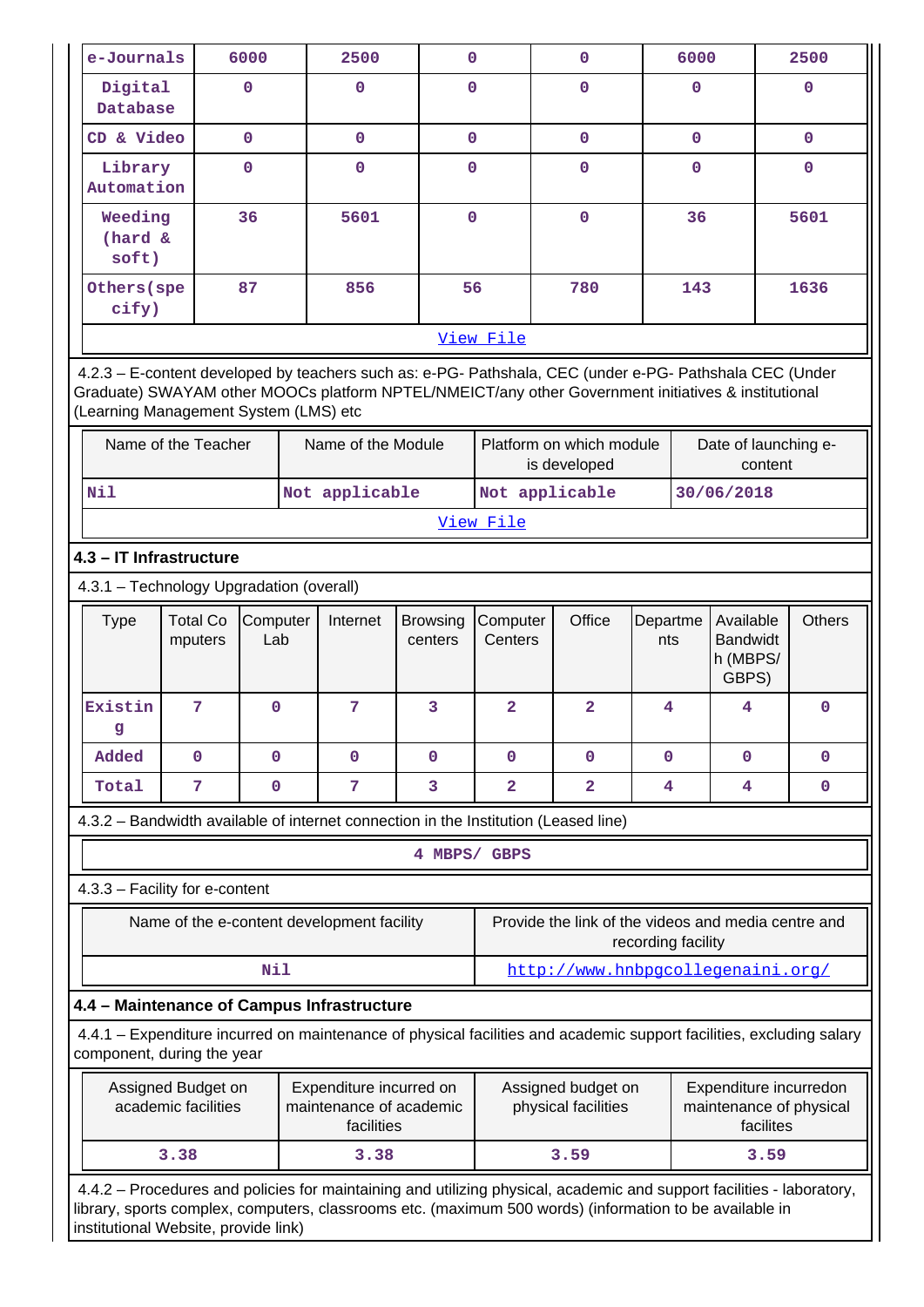**The college being a government institution receives grant from the directorate, Higher Education Department, Government of Uttar Pradesh, RUSA and UGC under plan head and non-plan head. Over the years, college has utilized the grants as per UP government financial hand book guidelines to maintain laboratories, library, Computers, Classrooms, sports items, books, journals, equipment and contingency etc. The In-charges of the above are fully authorised to take up adequate measures to act upon their annual plan, well approved in advance by the principal of the Institution. Before the beginning of the session the Heads of departments which have laboratories and library as well as the in-charge of Sports, submit a charter of requisitions and plan for further enhancement. The proposals are thoroughly discussed by the members of the committees concerned under the chairmanship of the Principal, and the recommendations are forwarded to the government for the allocation of the funds. While purchasing equipment from any fund, it is always ensured that the installation charges and maintenance charges (within warranty period) are provided by the company, which delivers the equipment. Such clause is inserted in the work order of the equipment. Besides this, the office/departments are inspected periodically by the IQAC, the members of the administration and principal and shortcomings if any in the functioning of these facilities are found and redefined by the competent authorities. Also the departments maintain stock registers for consumable and non-consumable items and if any deficiency occurs they send requisitions to the Principal for the purchase of essential items. At the beginning of the session, all departments constitute departmental council which keep monitoring students-related facilities and inform the authorities in their periodic meetings about the discrepancies or requisitions needed for improvements. As regards library, requisitions for books are sought with the allocation of funds from each department and the orders are placed by the librarian to various book selling agencies through the tender system. In the Science departments, Laboratories are maintained by the lab assistants under the supervision of the Heads and day to day problems are sorted out by the departments in coordination with the In-charge of the Faculty. Sports in-charge purchase of the Sports items is made periodically as per requirements and the norms of NCTE. Regular maintenance of classrooms is done by annual whitewashing, cleanliness drives and electrical check-up.**

[http://www.hnbpgcollegenaini.org/uploads/images/procedures\\_policies.pdf](http://www.hnbpgcollegenaini.org/uploads/images/procedures_policies.pdf)

### **CRITERION V – STUDENT SUPPORT AND PROGRESSION**

#### **5.1 – Student Support**

5.1.1 – Scholarships and Financial Support

| Name/Title of the scheme                                        | Number of students | <b>Amount in Rupees</b> |
|-----------------------------------------------------------------|--------------------|-------------------------|
| Uttar Pradesh<br>Scholarship and Fee<br>reimbursement<br>scheme | 830                | 4191500                 |
|                                                                 |                    |                         |
|                                                                 |                    | n                       |
|                                                                 |                    | O                       |
|                                                                 |                    |                         |
|                                                                 |                    | View File               |

 5.1.2 – Number of capability enhancement and development schemes such as Soft skill development, Remedial coaching, Language lab, Bridge courses, Yoga, Meditation, Personal Counselling and Mentoring etc.,

| Name of the capability | Date of implemetation | Number of students | Agencies involved |
|------------------------|-----------------------|--------------------|-------------------|
| enhancement scheme     |                       | enrolled           |                   |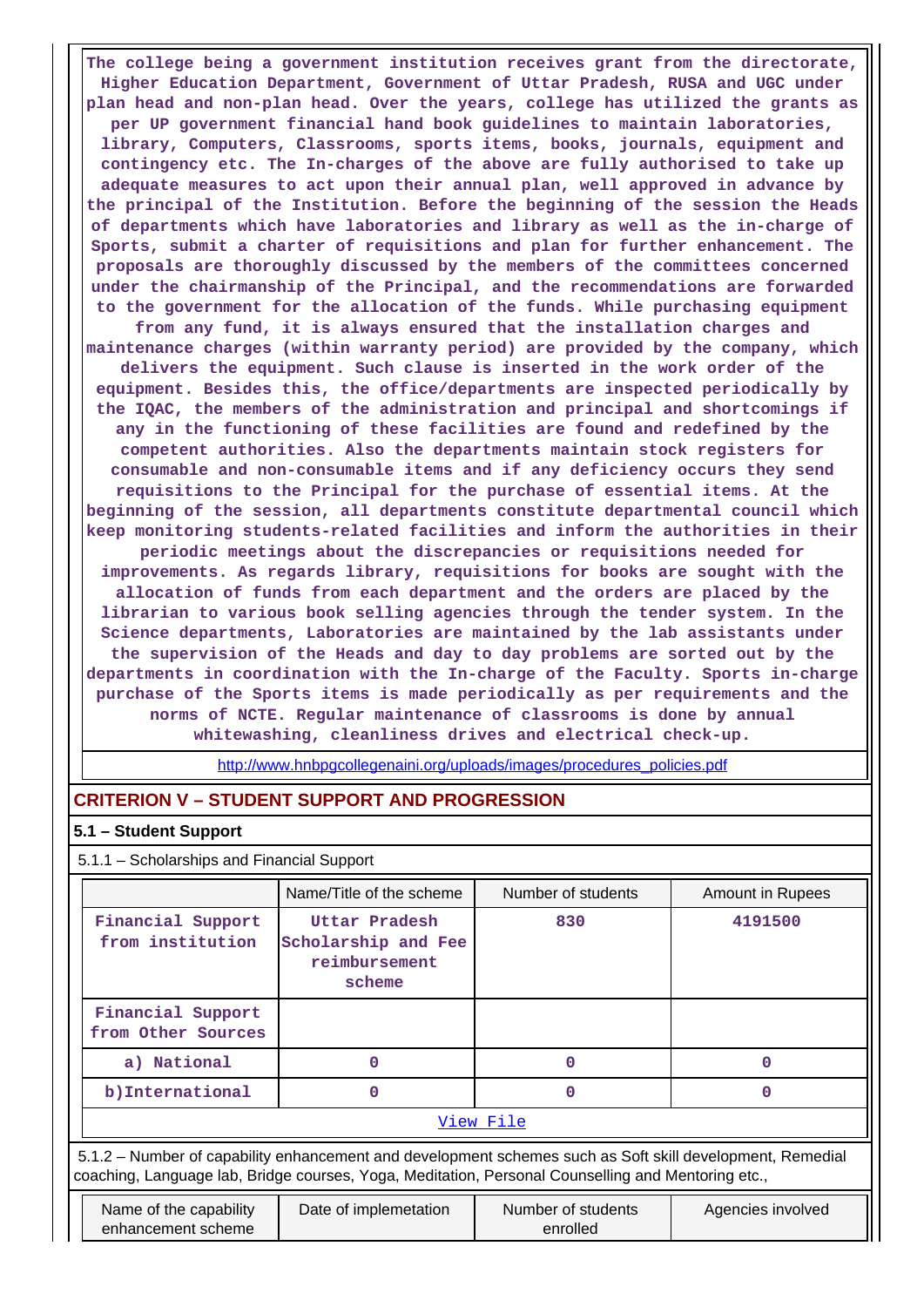|                           | Yoga                                                                                                                                                           |                                                                                                                                          |  | 21/06/2017                                                           | 50                                                                          |                                                                  | Hemwati Nandan<br><b>Bahuguna Government</b><br><b>PG College</b> |  |
|---------------------------|----------------------------------------------------------------------------------------------------------------------------------------------------------------|------------------------------------------------------------------------------------------------------------------------------------------|--|----------------------------------------------------------------------|-----------------------------------------------------------------------------|------------------------------------------------------------------|-------------------------------------------------------------------|--|
|                           | Career Counselling                                                                                                                                             |                                                                                                                                          |  | 11/08/2017                                                           | 45                                                                          |                                                                  | Hemwati Nandan<br>Bahuguna Government<br><b>PG College</b>        |  |
|                           |                                                                                                                                                                |                                                                                                                                          |  |                                                                      | View File                                                                   |                                                                  |                                                                   |  |
|                           |                                                                                                                                                                | 5.1.3 - Students benefited by guidance for competitive examinations and career counselling offered by the<br>institution during the year |  |                                                                      |                                                                             |                                                                  |                                                                   |  |
|                           | Year                                                                                                                                                           | Name of the<br>scheme                                                                                                                    |  | Number of<br>benefited<br>students for<br>competitive<br>examination | Number of<br>benefited<br>students by<br>career<br>counseling<br>activities | Number of<br>students who<br>have passedin<br>the comp. exam     | Number of<br>studentsp placed                                     |  |
|                           | 2017                                                                                                                                                           | <b>NIL</b>                                                                                                                               |  | $\mathbf 0$                                                          | 0                                                                           | $\mathbf 0$                                                      | $\mathbf 0$                                                       |  |
|                           | 2018                                                                                                                                                           | <b>NIL</b>                                                                                                                               |  | $\mathbf 0$                                                          | $\mathbf 0$                                                                 | $\mathbf 0$                                                      | 0                                                                 |  |
|                           |                                                                                                                                                                |                                                                                                                                          |  |                                                                      | View File                                                                   |                                                                  |                                                                   |  |
|                           | 5.1.4 - Institutional mechanism for transparency, timely redressal of student grievances, Prevention of sexual<br>harassment and ragging cases during the year |                                                                                                                                          |  |                                                                      |                                                                             |                                                                  |                                                                   |  |
|                           | Total grievances received                                                                                                                                      |                                                                                                                                          |  | Number of grievances redressed                                       |                                                                             | Avg. number of days for grievance<br>redressal                   |                                                                   |  |
|                           | 1                                                                                                                                                              |                                                                                                                                          |  | 1                                                                    |                                                                             | 1                                                                |                                                                   |  |
| 5.2 - Student Progression |                                                                                                                                                                |                                                                                                                                          |  |                                                                      |                                                                             |                                                                  |                                                                   |  |
|                           | 5.2.1 - Details of campus placement during the year                                                                                                            |                                                                                                                                          |  |                                                                      |                                                                             |                                                                  |                                                                   |  |
|                           |                                                                                                                                                                |                                                                                                                                          |  |                                                                      |                                                                             |                                                                  |                                                                   |  |
|                           |                                                                                                                                                                | On campus                                                                                                                                |  |                                                                      |                                                                             | Off campus                                                       |                                                                   |  |
|                           | Nameof<br>organizations<br>visited                                                                                                                             | Number of<br>students<br>participated                                                                                                    |  | Number of<br>stduents placed                                         | Nameof<br>organizations<br>visited                                          | Number of<br>students<br>participated                            | Number of<br>stduents placed                                      |  |
|                           | <b>NIL</b>                                                                                                                                                     | $\mathbf 0$                                                                                                                              |  | $\mathbf 0$                                                          | <b>NIL</b>                                                                  | $\mathbf 0$                                                      | $\mathbf 0$                                                       |  |
|                           |                                                                                                                                                                |                                                                                                                                          |  |                                                                      | View File                                                                   |                                                                  |                                                                   |  |
|                           | 5.2.2 - Student progression to higher education in percentage during the year                                                                                  |                                                                                                                                          |  |                                                                      |                                                                             |                                                                  |                                                                   |  |
|                           | Year                                                                                                                                                           | Number of<br>students<br>enrolling into<br>higher education                                                                              |  | Programme<br>graduated from                                          | Depratment<br>graduated from                                                | Name of<br>institution joined                                    | Name of<br>programme<br>admitted to                               |  |
|                           | 2017                                                                                                                                                           | 11                                                                                                                                       |  | <b>BA</b>                                                            | HomeScience                                                                 | Hemwati<br>Nandan<br>Bahuguna<br>Government<br>PG College        | $MA-$<br>HomeScience                                              |  |
|                           | 2017                                                                                                                                                           | 1                                                                                                                                        |  | <b>BSC</b>                                                           | Zoology                                                                     | Hemwati<br>Nandan<br><b>Bahuguna</b><br>Government<br>PG College | MSc-Zoology                                                       |  |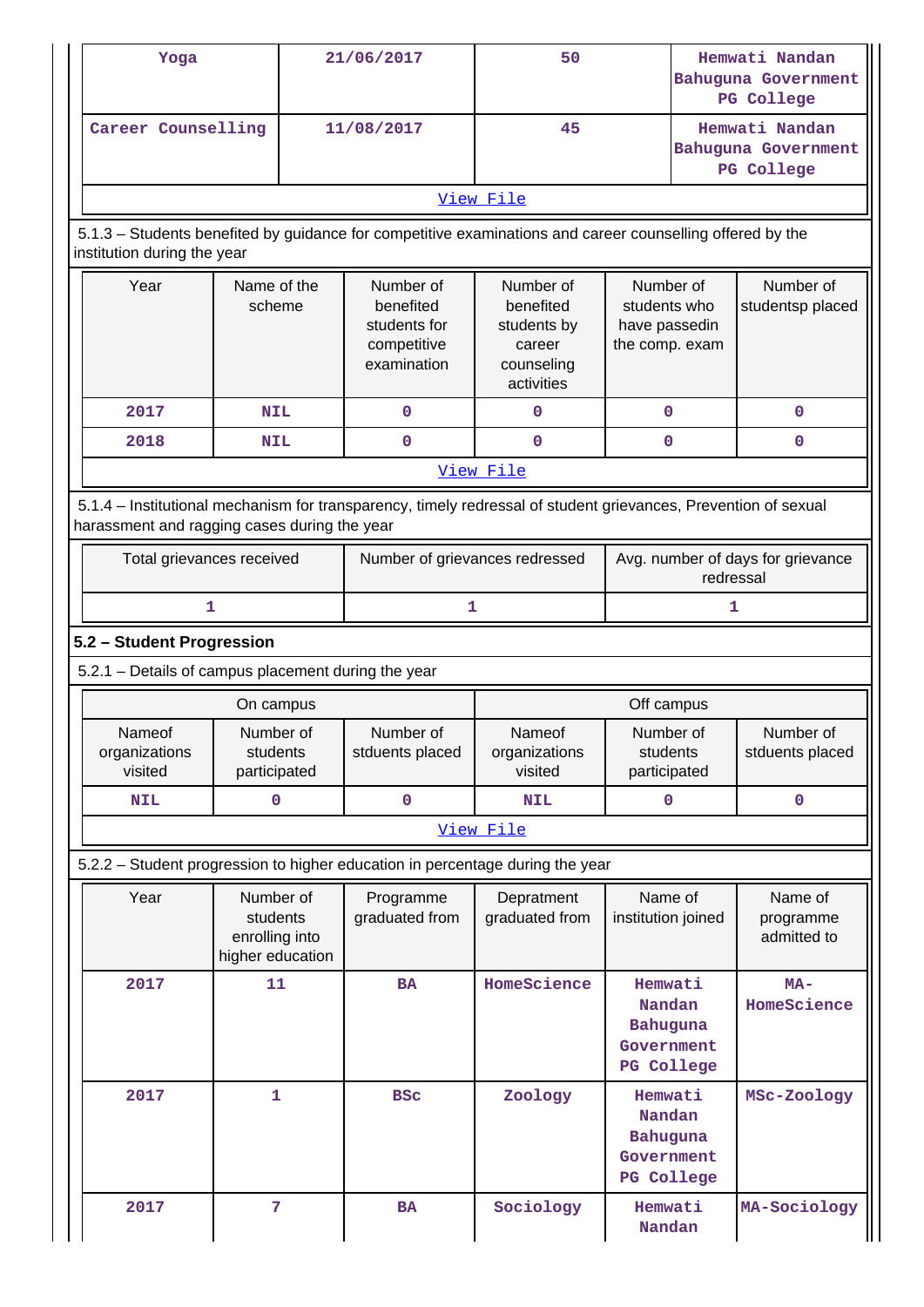|                                                                                                  |                                      |                                    |                                   |                                     | Bahuguna<br>Government<br>PG College                                                                                |                        |  |
|--------------------------------------------------------------------------------------------------|--------------------------------------|------------------------------------|-----------------------------------|-------------------------------------|---------------------------------------------------------------------------------------------------------------------|------------------------|--|
| 2017                                                                                             | 8                                    | <b>BSC</b>                         |                                   | Physics                             | Hemwati<br>Nandan<br>Bahuguna<br>Government<br>PG College                                                           | MSc-Physics            |  |
| 2017                                                                                             | 31                                   | <b>BCom</b>                        |                                   | Commerce                            | Hamaari<br>andaj<br>Bahuguna<br>Government<br>PG College                                                            | $MCom-$<br>Commerce    |  |
|                                                                                                  |                                      |                                    | View File                         |                                     |                                                                                                                     |                        |  |
| 5.2.3 - Students qualifying in state/ national/ international level examinations during the year |                                      |                                    |                                   |                                     | (eg:NET/SET/SLET/GATE/GMAT/CAT/GRE/TOFEL/Civil Services/State Government Services)                                  |                        |  |
|                                                                                                  | Items                                |                                    |                                   |                                     | Number of students selected/ qualifying                                                                             |                        |  |
|                                                                                                  |                                      | No Data Entered/Not Applicable !!! |                                   |                                     |                                                                                                                     |                        |  |
|                                                                                                  |                                      |                                    | View File                         |                                     |                                                                                                                     |                        |  |
|                                                                                                  |                                      |                                    |                                   |                                     | 5.2.4 – Sports and cultural activities / competitions organised at the institution level during the year            |                        |  |
|                                                                                                  | Activity                             |                                    | Level                             |                                     | Number of Participants                                                                                              |                        |  |
|                                                                                                  | Annual Sports Day                    |                                    | Institution Level                 |                                     | 300                                                                                                                 |                        |  |
|                                                                                                  | Annual Function                      |                                    | Institution Level                 |                                     | 200                                                                                                                 |                        |  |
|                                                                                                  | Departmental Council<br>Competitions |                                    | Institution Level                 |                                     | 250                                                                                                                 |                        |  |
|                                                                                                  |                                      |                                    | View File                         |                                     |                                                                                                                     |                        |  |
| 5.3 - Student Participation and Activities                                                       |                                      |                                    |                                   |                                     |                                                                                                                     |                        |  |
| level (award for a team event should be counted as one)                                          |                                      |                                    |                                   |                                     | 5.3.1 – Number of awards/medals for outstanding performance in sports/cultural activities at national/international |                        |  |
| Year                                                                                             | Name of the<br>award/medal           | National/<br>Internaional          | Number of<br>awards for<br>Sports | Number of<br>awards for<br>Cultural | Student ID<br>number                                                                                                | Name of the<br>student |  |
| 2017                                                                                             | <b>NIL</b>                           | National                           | $\mathbf 0$                       | 0                                   | 0                                                                                                                   | <b>NIL</b>             |  |
| 2017                                                                                             | <b>NIL</b>                           | Internatio<br>nal                  | $\mathbf 0$                       | 0                                   | $\mathbf 0$                                                                                                         | <b>NIL</b>             |  |
| 2018                                                                                             | <b>NIL</b>                           | National                           | $\mathbf 0$                       | 0                                   | 0                                                                                                                   | <b>NIL</b>             |  |
| 2018                                                                                             | <b>NIL</b>                           | Internatio<br>nal                  | $\mathbf 0$                       | 0                                   | 0                                                                                                                   | <b>NIL</b>             |  |
|                                                                                                  |                                      |                                    | View File                         |                                     |                                                                                                                     |                        |  |
| the institution (maximum 500 words)                                                              |                                      |                                    |                                   |                                     | 5.3.2 - Activity of Student Council & representation of students on academic & administrative bodies/committees of  |                        |  |

 **The institute is committed to creating and maintaining a place where students, teachers, and non-teaching staff work together, free of harassment, exploitation, violence, and stress. This includes all forms of gender violence, sexual harassment, and discrimination on the basis of sex/gender. Hence, students are free to talk to their teachers whenever they need it. Here, each**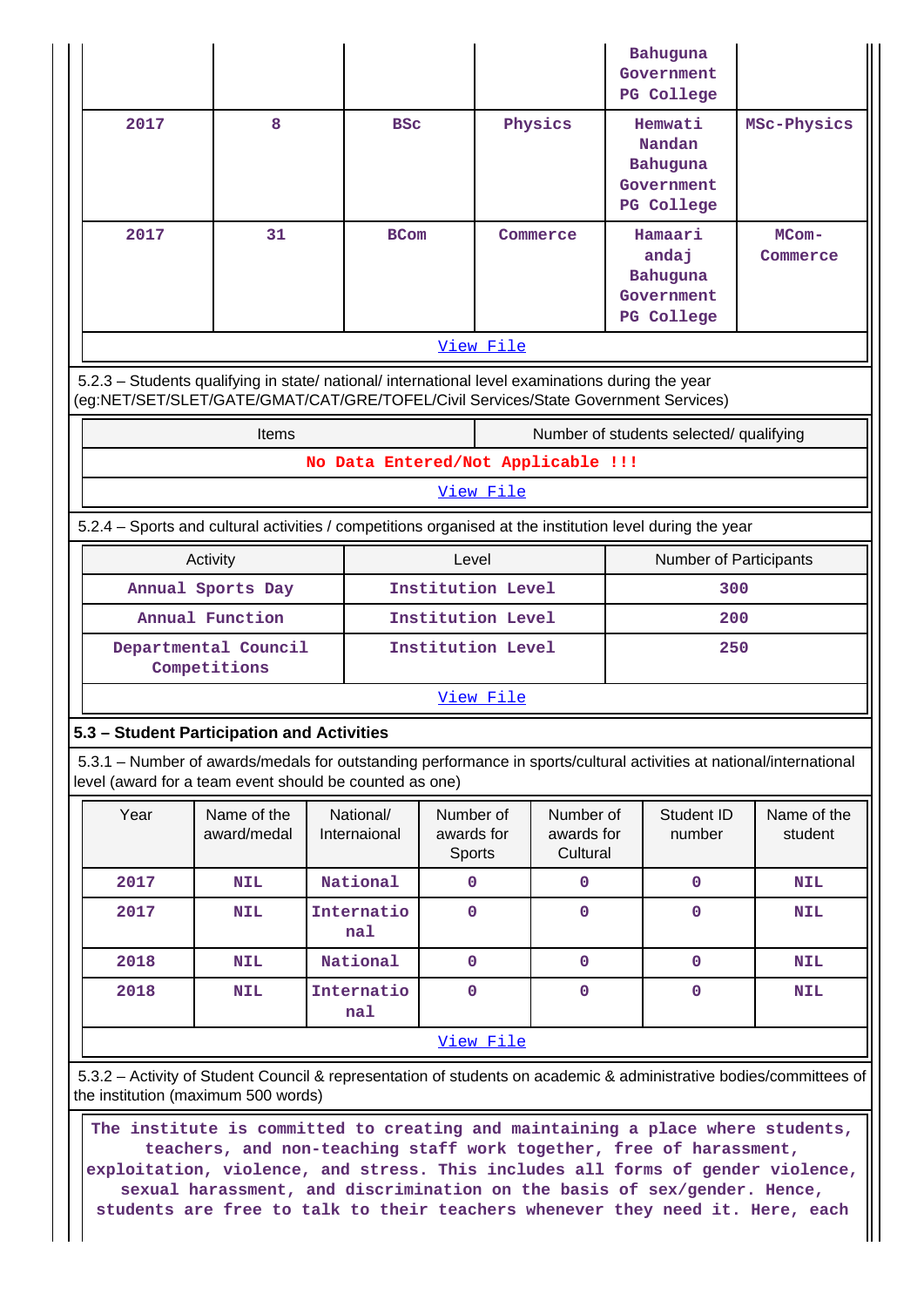**department has its own council with the president, secretary, deputy secretary, and members. This council is formed without any discrimination on the basis of caste or gender-based on rapport building. It establishes a balance between teachers and students. Becoming a means of communication between the two, they elevate student voice too. For the overall development of the students, various extra and co-curricular activities were held the whole year on the campus. For which above Departmental Student Council was functional under the supervision of the faculty members. They created greater awareness about the implications of their subject/course and made a clean environment and the overall betterment of their department. Department council is the platform for students to discover and develop their leadership potential to have a positive impact on society, also this prepares the students in advance before they actually step into the real world. They encourage other students to participate in sports/cultural activities on the campus as well as outside.**

### **5.4 – Alumni Engagement**

5.4.1 – Whether the institution has registered Alumni Association?

 **No**

5.4.2 – No. of enrolled Alumni:

5.4.3 – Alumni contribution during the year (in Rupees) :

**0**

**0**

5.4.4 – Meetings/activities organized by Alumni Association :

### **CRITERION VI – GOVERNANCE, LEADERSHIP AND MANAGEMENT**

**6.1 – Institutional Vision and Leadership**

 6.1.1 – Mention two practices of decentralization and participative management during the last year (maximum 500 words)

 **• The College has given additional responsibilities to faculty members in order to maintain and execute the entire academics and examinations of the College. A Proctorial Board is in place to ensure Law and order on campus. An Examination Cell is in place to ensure that all Examination procedures are duly followed. Committees like Grieviance Redressal Cell, Student welfare and scholarship committee, Women Cell etc are other committees working on behalf of College Management to ensure participative management. These and other pratices of the College ensures decentralization and participative management. • Being a government college, the low fee structure ensures access to quality education to the financially weaker sections of the society. Apart from the annual fees of graduate students and semester fees of post graduate students, no other fees are sought from students thus ensuring that access to education is not centralized among select few.**

6.1.2 – Does the institution have a Management Information System (MIS)?

| Partial                                                                                                               |         |  |  |  |
|-----------------------------------------------------------------------------------------------------------------------|---------|--|--|--|
| 6.2 – Strategy Development and Deployment                                                                             |         |  |  |  |
| 6.2.1 – Quality improvement strategies adopted by the institution for each of the following (with in 100 words each): |         |  |  |  |
| <b>Strategy Type</b>                                                                                                  | Details |  |  |  |

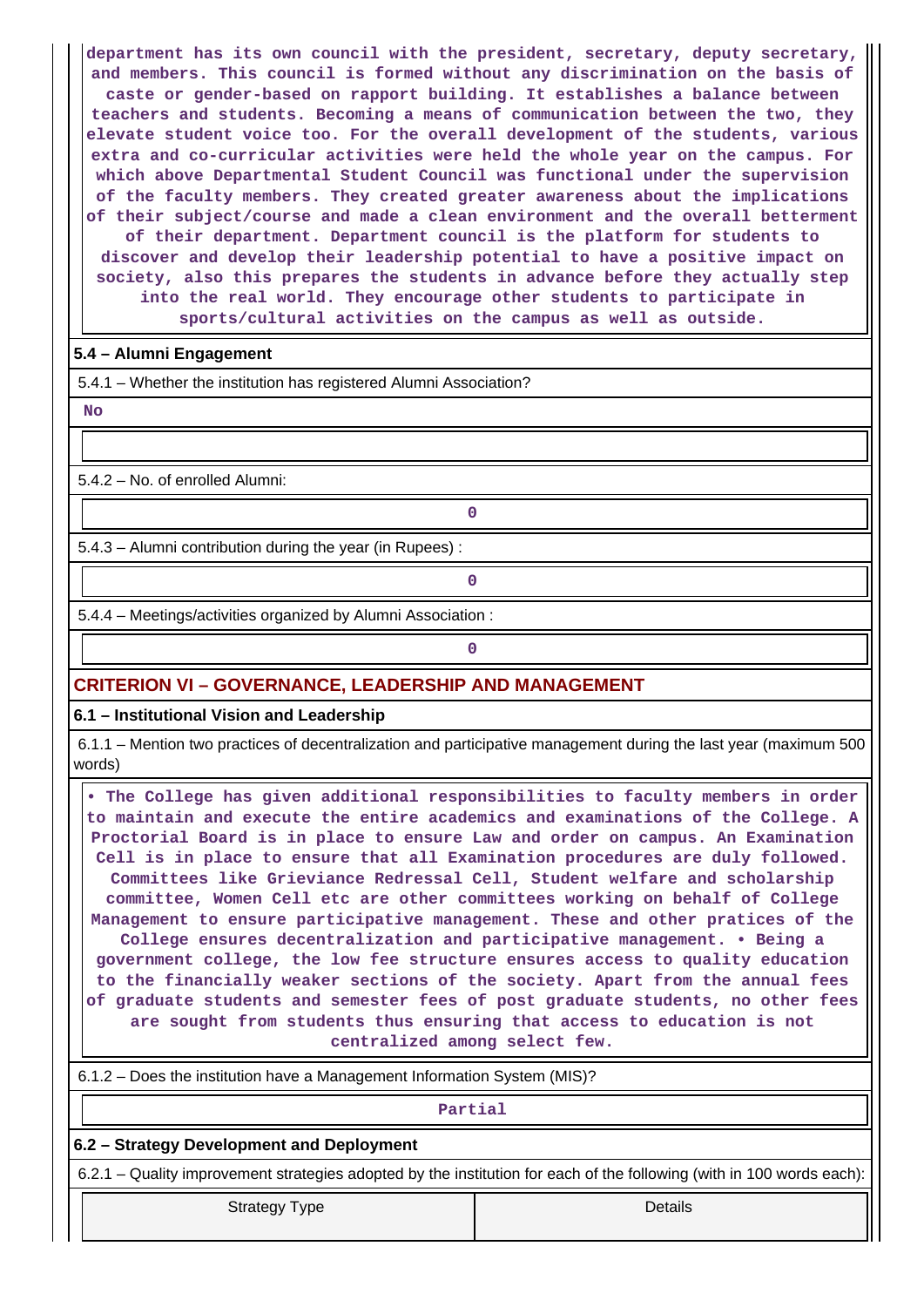| Curriculum Development     | . The College has to follow the<br>curriculum as developed by Allahabad<br>State University, Allahabad to which it<br>is affiliated. However, the University<br>keeps updating its curriculum. . Many<br>of the senior as well as junior<br>teachers of the college are members of<br>the Board of Studies of various<br>subjects created by the University.<br>Hence they play a vital role in<br>curriculum designing of the University<br>as well as its updating.                                                                                                                                                                                                                                                                                      |
|----------------------------|------------------------------------------------------------------------------------------------------------------------------------------------------------------------------------------------------------------------------------------------------------------------------------------------------------------------------------------------------------------------------------------------------------------------------------------------------------------------------------------------------------------------------------------------------------------------------------------------------------------------------------------------------------------------------------------------------------------------------------------------------------|
| Teaching and Learning      | . The college strives to foster the<br>culture of knowledge acquisition<br>through wider self exposure to latest<br>knowledge through the library and on-<br>line subscribed books and journals. .<br>Two ICT enabled smart class rooms has<br>been set up with RUSA funds. . The<br>students are encouraged to present<br>papers and carry out projects and<br>assignments to ensure clarity of<br>knowledge. New pedagogy techniques such<br>as debates, class tests and use of<br>audio-visual aids in line with demands<br>of curriculum are being adopted. .<br>Bilingual medium of teaching and<br>learning.                                                                                                                                         |
| Examination and Evaluation | . The Examination Cell along with<br>Proctorial board ensure fair conduct of<br>examinations. . As per University norms<br>installation of CCTV cameras in each<br>class room as well as other strategic<br>locations have been carried out to<br>ensure fair examination as well as<br>safety and security of campus. . Being<br>a Govt. College, our college has a<br>unique distinction of conducting very<br>smooth and fair examinations as per<br>university schedule and hence serve as<br>examination centre as well as nodal<br>centre for many other nearby colleges.<br>• Centralised evaluation as per<br>university guidelines are carried out<br>in the university campus which ensure<br>that copies are evaluated in an<br>unbiased manner |
| Research and Development   | . The faculty members are encouraged to<br>submit research proposal for external<br>funding from government agencies. .<br>Students are given project works to<br>help enhance their research skills.<br>Industrial tours and field work are<br>carried out in all streams to ensure<br>clarity of thought. . Some faculty<br>members provide doctoral guidance to<br>students                                                                                                                                                                                                                                                                                                                                                                             |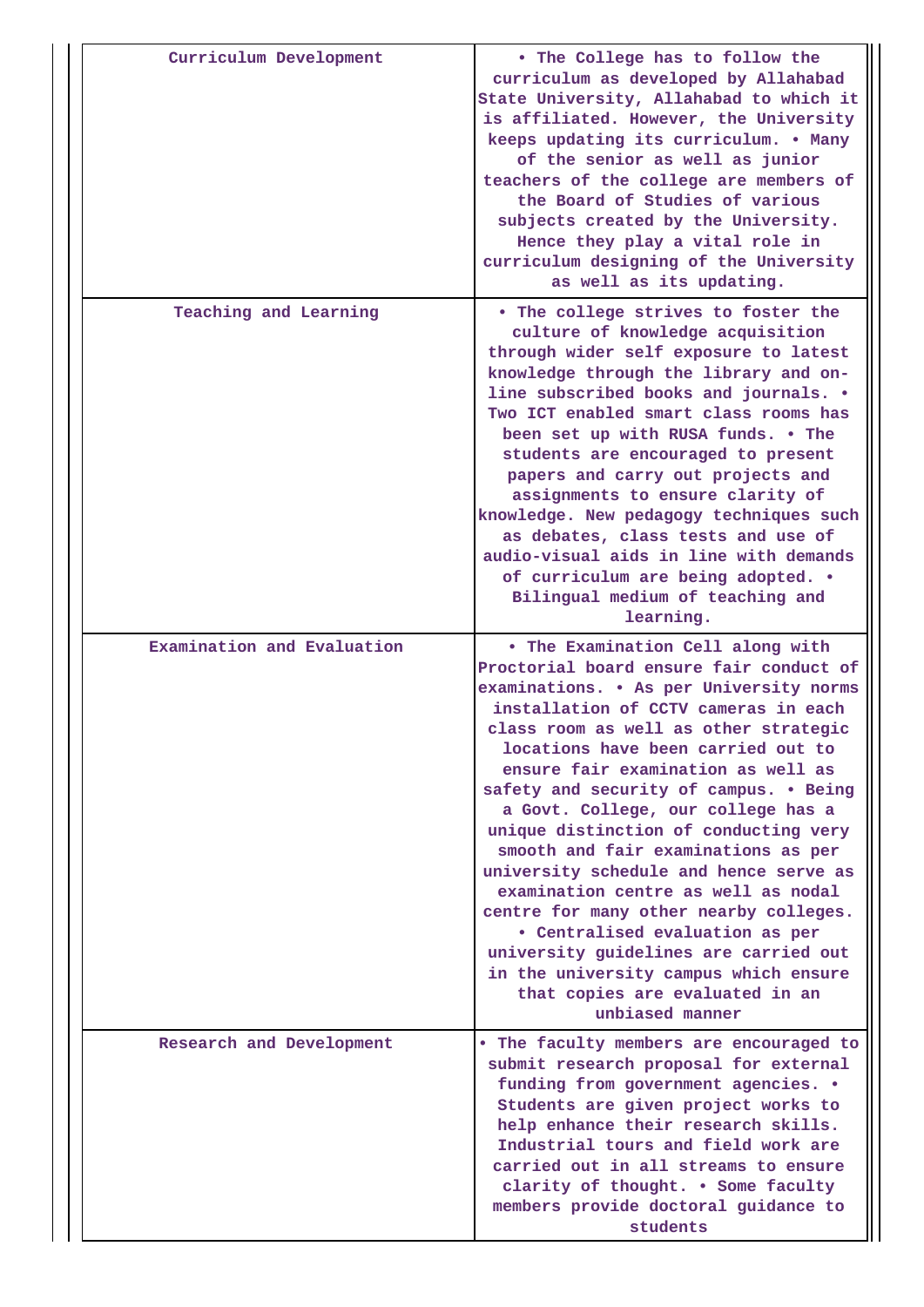| Library, ICT and Physical<br>Infrastructure / Instrumentation | . Two ICT enabled smart class room has<br>been constructed with RUSA funds. .<br>Entire college campus is made Wi-Fi<br>enabled. . The existing Broadband/LAN<br>connectivity is being enhanced. . E-<br>library facility for staff and students<br>has been developed. Nearly all good<br>journals in different fields of study<br>are made available in online mode<br>through UGC INFLIBNET                                                                                                                                                                                                                                                       |
|---------------------------------------------------------------|------------------------------------------------------------------------------------------------------------------------------------------------------------------------------------------------------------------------------------------------------------------------------------------------------------------------------------------------------------------------------------------------------------------------------------------------------------------------------------------------------------------------------------------------------------------------------------------------------------------------------------------------------|
| Human Resource Management                                     | . The College has a well defined policy<br>to academically recharge and rejuvenate<br>teachers by providing them<br>opportunities to attend seminars,<br>conferences and other training<br>programmes. The college also<br>periodically organize seminars and<br>conferences which may be UGC sponsored<br>or State sponsored. . Many teaching<br>staff participated in various<br>orientation programmes, refresher<br>courses and other short term courses<br>during the session. . Along with<br>academic activities, the teachers are<br>allocated various administrative works<br>to fine tune their corporate and<br>societal responsibilities |
| Industry Interaction / Collaboration                          | . Naini, Allahabad where the college is<br>situated being an industrial belt,<br>provides ample opportunities for<br>organizing industrial tour for students<br>with minimum of expense. Hence<br>industries like Parle-G, Areva,<br>Baidyanath etc. are frequently visited.<br><b>• Encouraging companies to come for</b><br>campus placement. . Inviting eminent<br>people from industries for talks,<br>lectures with students                                                                                                                                                                                                                    |
| Admission of Students                                         | The admission of students are conducted<br>as per available seats and university<br>admission norms. Though first - come -<br>first serve basis is adopted in<br>admission being a government college,<br>each of the applicants are interviewed<br>by respective admission committees to<br>wean out totally inept candidates.                                                                                                                                                                                                                                                                                                                      |

6.2.2 – Implementation of e-governance in areas of operations:

| E-governace area         | <b>Details</b>                                                                                                                                                                                                                                                                           |
|--------------------------|------------------------------------------------------------------------------------------------------------------------------------------------------------------------------------------------------------------------------------------------------------------------------------------|
| Planning and Development | Plans made according to directives of<br>university and that of government. The<br>various government orders issued from<br>time to time serve as an important<br>source of action and activities to be<br>undertaken. • Efforts are being made to<br>generate e-service books of staff. |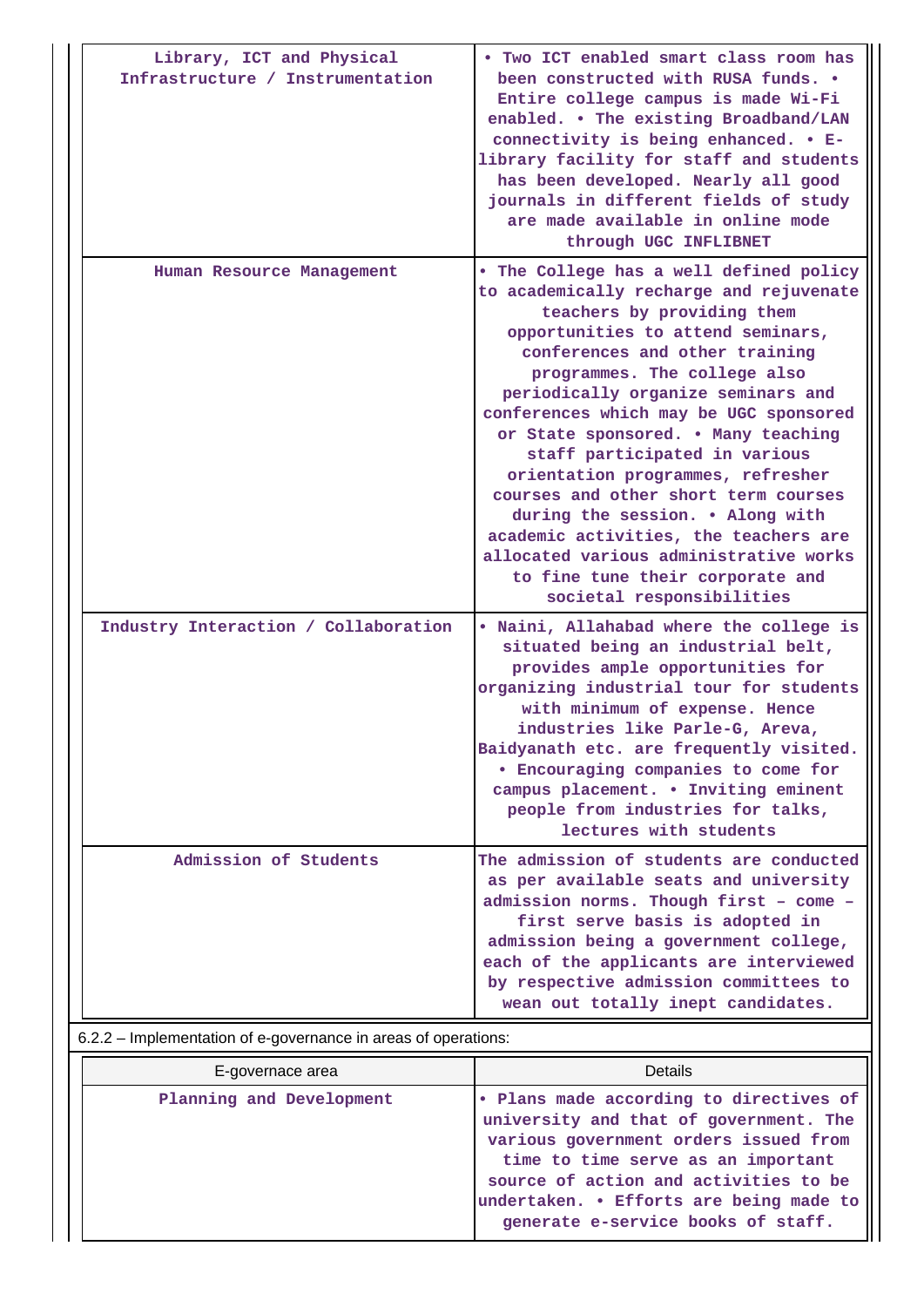|                                      | Administration                                                                                                                                          |                     | • Fully computerized administrative<br>unit with online login details of<br>students. Communication to students<br>using SMS and Whatapp facility. . Full<br>digitalization in terms of computation                                                                                                                                                                                                                     |                                                                                                                                                                                                                                                                                                                                                                                                                                                                                                                                                                                                                                                                                      |                   |  |  |  |
|--------------------------------------|---------------------------------------------------------------------------------------------------------------------------------------------------------|---------------------|-------------------------------------------------------------------------------------------------------------------------------------------------------------------------------------------------------------------------------------------------------------------------------------------------------------------------------------------------------------------------------------------------------------------------|--------------------------------------------------------------------------------------------------------------------------------------------------------------------------------------------------------------------------------------------------------------------------------------------------------------------------------------------------------------------------------------------------------------------------------------------------------------------------------------------------------------------------------------------------------------------------------------------------------------------------------------------------------------------------------------|-------------------|--|--|--|
|                                      |                                                                                                                                                         |                     |                                                                                                                                                                                                                                                                                                                                                                                                                         | of salary, arrears, taxes etc.                                                                                                                                                                                                                                                                                                                                                                                                                                                                                                                                                                                                                                                       |                   |  |  |  |
|                                      | Finance and Accounts                                                                                                                                    |                     | . Funds provided by the state<br>government for campus up keep and<br>maintenance of laboratories. Funds also<br>provided under RUSA for specific<br>projects. All information related to<br>funds received and utilized uploaded in<br>the RUSA portal . Digital salary<br>computation as well as maintenance of<br>various records. . Accounts maintained<br>as per directive of government and<br>audit requirement. |                                                                                                                                                                                                                                                                                                                                                                                                                                                                                                                                                                                                                                                                                      |                   |  |  |  |
|                                      | Student Admission and Support                                                                                                                           |                     |                                                                                                                                                                                                                                                                                                                                                                                                                         | • Students admitted according to<br>available seats on first-come-first<br>serve basis. . One point admission for<br>helping students achieves hassle free<br>admission. . Banking personnel receive<br>fees from students from campus itself<br>which prevent further hassle to<br>students in the form of going to bank<br>to deposit fees. . Interviews conducted<br>by various admission committees to wean<br>out inept candidates. . Along with a<br>central library, e-library facility,<br>internal library facilities are<br>provided by various departments. .<br>Students information uploaded in<br>college data-base on the basis of<br>subjects, gender, category etc. |                   |  |  |  |
|                                      | Examination                                                                                                                                             |                     |                                                                                                                                                                                                                                                                                                                                                                                                                         | • Fair examinations conducted as per<br>schedule. Along with our students, the<br>college serve as examination centre as<br>well as nodal centre for many other<br>colleges allotted by the university. .<br>Examination related data provided by<br>university in the college login id of<br>college website . Data maintained<br>regarding number of students appearing<br>for exams, absentees etc on a daily<br>basis during the course of exam .<br>Online information provided to<br>University regarding number of students<br>appearing for exam (male/female),<br>number of students absent (male/female)<br>on a daily basis.                                              |                   |  |  |  |
| 6.3 - Faculty Empowerment Strategies |                                                                                                                                                         |                     |                                                                                                                                                                                                                                                                                                                                                                                                                         |                                                                                                                                                                                                                                                                                                                                                                                                                                                                                                                                                                                                                                                                                      |                   |  |  |  |
|                                      | 6.3.1 – Teachers provided with financial support to attend conferences / workshops and towards membership fee<br>of professional bodies during the year |                     |                                                                                                                                                                                                                                                                                                                                                                                                                         |                                                                                                                                                                                                                                                                                                                                                                                                                                                                                                                                                                                                                                                                                      |                   |  |  |  |
| Year                                 | Name of Teacher                                                                                                                                         | Name of conference/ | workshop attended                                                                                                                                                                                                                                                                                                                                                                                                       | Name of the<br>professional body for                                                                                                                                                                                                                                                                                                                                                                                                                                                                                                                                                                                                                                                 | Amount of support |  |  |  |

 $\parallel \parallel$ 

 $\mathbf{||}$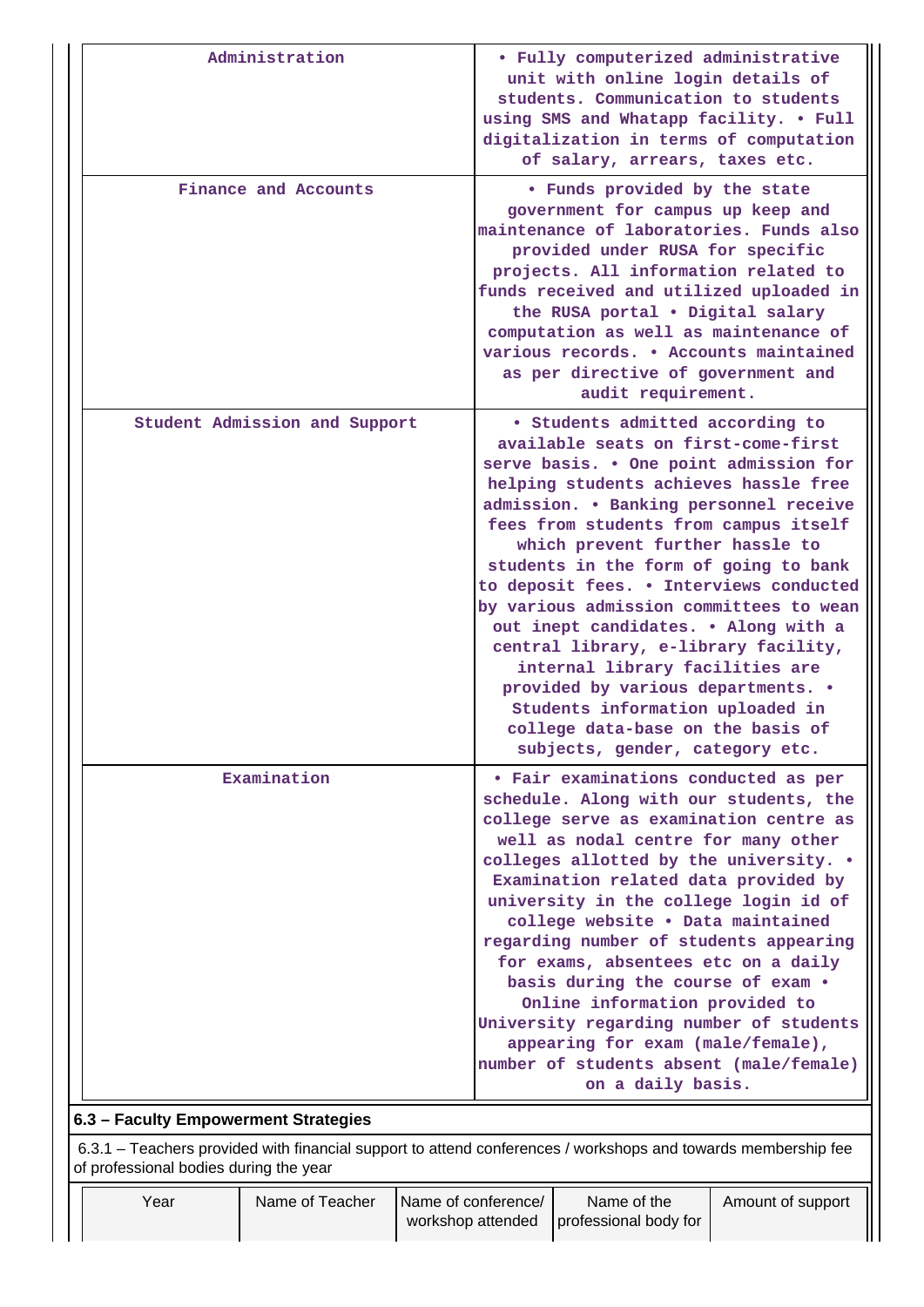|                                                                                                                                                                        |  |                                                                                                   |                                    | for which financial<br>support provided                                   |                                                                                                     |            | which membership<br>fee is provided              |                                                                                                                                                                                        |                                                      |                                                                                                               |
|------------------------------------------------------------------------------------------------------------------------------------------------------------------------|--|---------------------------------------------------------------------------------------------------|------------------------------------|---------------------------------------------------------------------------|-----------------------------------------------------------------------------------------------------|------------|--------------------------------------------------|----------------------------------------------------------------------------------------------------------------------------------------------------------------------------------------|------------------------------------------------------|---------------------------------------------------------------------------------------------------------------|
| No Data Entered/Not Applicable !!!                                                                                                                                     |  |                                                                                                   |                                    |                                                                           |                                                                                                     |            |                                                  |                                                                                                                                                                                        |                                                      |                                                                                                               |
| View File                                                                                                                                                              |  |                                                                                                   |                                    |                                                                           |                                                                                                     |            |                                                  |                                                                                                                                                                                        |                                                      |                                                                                                               |
| 6.3.2 - Number of professional development / administrative training programmes organized by the College for<br>teaching and non teaching staff during the year        |  |                                                                                                   |                                    |                                                                           |                                                                                                     |            |                                                  |                                                                                                                                                                                        |                                                      |                                                                                                               |
| Year<br>Title of the<br>professional<br>development<br>programme<br>organised for<br>teaching staff                                                                    |  | Title of the<br>administrative<br>training<br>programme<br>organised for<br>non-teaching<br>staff | From date                          | To Date                                                                   |                                                                                                     |            | Number of<br>participants<br>(Teaching<br>staff) |                                                                                                                                                                                        | Number of<br>participants<br>(non-teaching<br>staff) |                                                                                                               |
|                                                                                                                                                                        |  |                                                                                                   |                                    | No Data Entered/Not Applicable !!!                                        |                                                                                                     |            |                                                  |                                                                                                                                                                                        |                                                      |                                                                                                               |
|                                                                                                                                                                        |  |                                                                                                   |                                    |                                                                           | View File                                                                                           |            |                                                  |                                                                                                                                                                                        |                                                      |                                                                                                               |
|                                                                                                                                                                        |  |                                                                                                   |                                    | Course, Short Term Course, Faculty Development Programmes during the year |                                                                                                     |            |                                                  |                                                                                                                                                                                        |                                                      | 6.3.3 - No. of teachers attending professional development programmes, viz., Orientation Programme, Refresher |
| Title of the<br>professional<br>development<br>programme                                                                                                               |  |                                                                                                   | Number of teachers<br>who attended | From Date                                                                 |                                                                                                     |            | To date                                          |                                                                                                                                                                                        | Duration                                             |                                                                                                               |
| Orientation<br>Programme                                                                                                                                               |  |                                                                                                   | 3                                  | 24/10/2017                                                                |                                                                                                     |            | 20/11/2017                                       |                                                                                                                                                                                        | 28                                                   |                                                                                                               |
| 5<br>Refresher<br>Course                                                                                                                                               |  |                                                                                                   | 18/11/2017                         |                                                                           |                                                                                                     | 08/12/2017 |                                                  | 21                                                                                                                                                                                     |                                                      |                                                                                                               |
| Refresher<br>Course                                                                                                                                                    |  |                                                                                                   | $\overline{\mathbf{2}}$            | 27/11/2017                                                                |                                                                                                     |            | 17/12/2017                                       |                                                                                                                                                                                        |                                                      | 21                                                                                                            |
| Refresher<br>Course                                                                                                                                                    |  |                                                                                                   | 1                                  | 09/03/2018                                                                |                                                                                                     | 29/03/2018 |                                                  |                                                                                                                                                                                        | 21                                                   |                                                                                                               |
|                                                                                                                                                                        |  |                                                                                                   |                                    |                                                                           | View File                                                                                           |            |                                                  |                                                                                                                                                                                        |                                                      |                                                                                                               |
|                                                                                                                                                                        |  |                                                                                                   |                                    | 6.3.4 - Faculty and Staff recruitment (no. for permanent recruitment):    |                                                                                                     |            |                                                  |                                                                                                                                                                                        |                                                      |                                                                                                               |
|                                                                                                                                                                        |  | Teaching                                                                                          |                                    |                                                                           |                                                                                                     |            |                                                  | Non-teaching                                                                                                                                                                           |                                                      |                                                                                                               |
| Permanent                                                                                                                                                              |  |                                                                                                   | <b>Full Time</b>                   |                                                                           |                                                                                                     | Permanent  |                                                  |                                                                                                                                                                                        | <b>Full Time</b>                                     |                                                                                                               |
| 36                                                                                                                                                                     |  | 0                                                                                                 |                                    | 19                                                                        |                                                                                                     | 0          |                                                  |                                                                                                                                                                                        |                                                      |                                                                                                               |
| $6.3.5$ – Welfare schemes for                                                                                                                                          |  |                                                                                                   |                                    |                                                                           |                                                                                                     |            |                                                  |                                                                                                                                                                                        |                                                      |                                                                                                               |
| <b>Students</b><br>Teaching<br>Non-teaching                                                                                                                            |  |                                                                                                   |                                    |                                                                           |                                                                                                     |            |                                                  |                                                                                                                                                                                        |                                                      |                                                                                                               |
| Provision of various<br>leave facilities such as<br>maternity leave, CCL,<br>provision of Health card<br>etc as per provisions of<br>UGC and State government<br>norms |  |                                                                                                   |                                    |                                                                           | Encashment of earned<br>leave, health card and<br>other facilities as per<br>state government norms |            |                                                  | Atmaraksha Shivir, Yoga<br>sessions, Nutritional<br>week by home science<br>department, Provision of<br>scholarship, Fire camp<br>under Rovers and Rangers,<br>camps for NSS students. |                                                      |                                                                                                               |
| 6.4 - Financial Management and Resource Mobilization                                                                                                                   |  |                                                                                                   |                                    |                                                                           |                                                                                                     |            |                                                  |                                                                                                                                                                                        |                                                      |                                                                                                               |
| 6.4.1 – Institution conducts internal and external financial audits regularly (with in 100 words each)                                                                 |  |                                                                                                   |                                    |                                                                           |                                                                                                     |            |                                                  |                                                                                                                                                                                        |                                                      |                                                                                                               |

 **For the efficient and effective use of available financial resources, there are various committees at the institutional level like income tax committee,**

Ш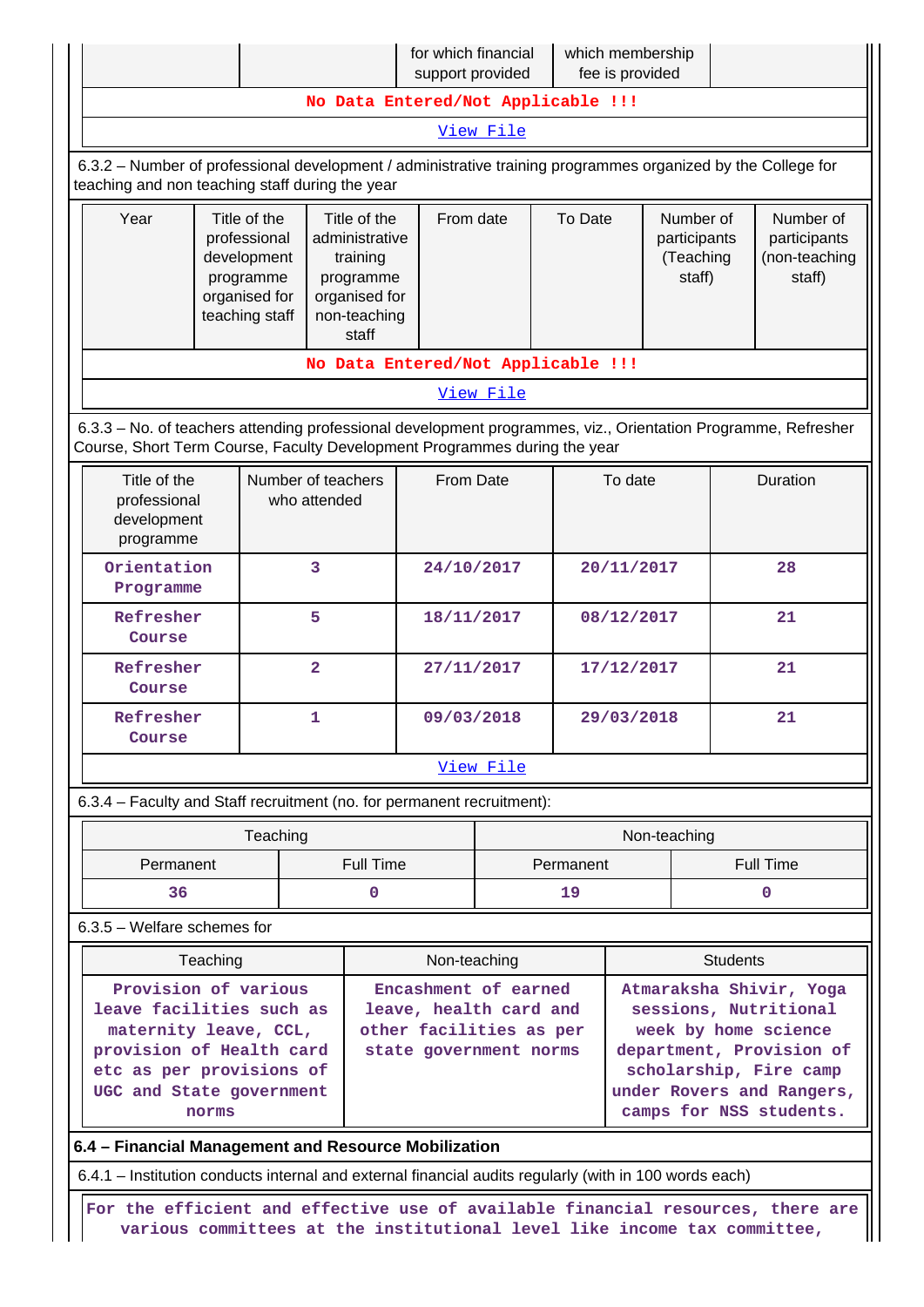| increment committee, purchase committee etc. At the end of the year internal<br>financial audit is conducted by internal institutional committee. Different<br>committees conduct physical verification independently. External financial<br>audit is done by AG office, Allahabad under the directions of Directorate of<br>Higher Education. No external audit has been undertaken in the financial year<br>2017-18. |                                                                                                                                                                                                                                                                                                                              |                                                                        |  |           |                        |  |  |  |  |  |
|------------------------------------------------------------------------------------------------------------------------------------------------------------------------------------------------------------------------------------------------------------------------------------------------------------------------------------------------------------------------------------------------------------------------|------------------------------------------------------------------------------------------------------------------------------------------------------------------------------------------------------------------------------------------------------------------------------------------------------------------------------|------------------------------------------------------------------------|--|-----------|------------------------|--|--|--|--|--|
| 6.4.2 - Funds / Grants received from management, non-government bodies, individuals, philanthropies during the<br>year(not covered in Criterion III)                                                                                                                                                                                                                                                                   |                                                                                                                                                                                                                                                                                                                              |                                                                        |  |           |                        |  |  |  |  |  |
|                                                                                                                                                                                                                                                                                                                                                                                                                        | Name of the non government<br>Funds/ Grnats received in Rs.<br>Purpose<br>funding agencies /individuals                                                                                                                                                                                                                      |                                                                        |  |           |                        |  |  |  |  |  |
|                                                                                                                                                                                                                                                                                                                                                                                                                        | No Data Entered/Not Applicable !!!                                                                                                                                                                                                                                                                                           |                                                                        |  |           |                        |  |  |  |  |  |
|                                                                                                                                                                                                                                                                                                                                                                                                                        |                                                                                                                                                                                                                                                                                                                              | View File                                                              |  |           |                        |  |  |  |  |  |
| 6.4.3 - Total corpus fund generated                                                                                                                                                                                                                                                                                                                                                                                    |                                                                                                                                                                                                                                                                                                                              |                                                                        |  |           |                        |  |  |  |  |  |
|                                                                                                                                                                                                                                                                                                                                                                                                                        |                                                                                                                                                                                                                                                                                                                              | $\mathbf 0$                                                            |  |           |                        |  |  |  |  |  |
| 6.5 - Internal Quality Assurance System                                                                                                                                                                                                                                                                                                                                                                                |                                                                                                                                                                                                                                                                                                                              |                                                                        |  |           |                        |  |  |  |  |  |
|                                                                                                                                                                                                                                                                                                                                                                                                                        |                                                                                                                                                                                                                                                                                                                              | 6.5.1 - Whether Academic and Administrative Audit (AAA) has been done? |  |           |                        |  |  |  |  |  |
| <b>Audit Type</b>                                                                                                                                                                                                                                                                                                                                                                                                      |                                                                                                                                                                                                                                                                                                                              | External                                                               |  | Internal  |                        |  |  |  |  |  |
|                                                                                                                                                                                                                                                                                                                                                                                                                        | Yes/No                                                                                                                                                                                                                                                                                                                       | Agency                                                                 |  | Yes/No    | Authority              |  |  |  |  |  |
| Academic                                                                                                                                                                                                                                                                                                                                                                                                               | <b>No</b>                                                                                                                                                                                                                                                                                                                    | <b>NA</b>                                                              |  | Yes       | Principal, IQAC        |  |  |  |  |  |
| Administrative                                                                                                                                                                                                                                                                                                                                                                                                         | No                                                                                                                                                                                                                                                                                                                           | <b>NA</b>                                                              |  |           | Internal<br>Committees |  |  |  |  |  |
|                                                                                                                                                                                                                                                                                                                                                                                                                        | 6.5.2 - Activities and support from the Parent - Teacher Association (at least three)                                                                                                                                                                                                                                        |                                                                        |  |           |                        |  |  |  |  |  |
|                                                                                                                                                                                                                                                                                                                                                                                                                        | The college does not have a formal parent teacher association. However,<br>meetings are held twice a year to deal with issues of students and expectations<br>of parents. Further, interactions with parents invariably occur through<br>activities of NSS and Rovers Rangers as well as Proctorial board if need<br>arises. |                                                                        |  |           |                        |  |  |  |  |  |
| 6.5.3 - Development programmes for support staff (at least three)                                                                                                                                                                                                                                                                                                                                                      |                                                                                                                                                                                                                                                                                                                              |                                                                        |  |           |                        |  |  |  |  |  |
| . Training Class III employees in use of MS excel and such other apps by<br>faculty members as per need . System of promotion to higher scale as per<br>governmental norms . Benefits such as House Building Allowances, Medical<br>reimbursement as per govt. norms . Motivational lecture by Principal and<br>departments . System of Grievance Redressal                                                            |                                                                                                                                                                                                                                                                                                                              |                                                                        |  |           |                        |  |  |  |  |  |
| 6.5.4 – Post Accreditation initiative(s) (mention at least three)                                                                                                                                                                                                                                                                                                                                                      |                                                                                                                                                                                                                                                                                                                              |                                                                        |  |           |                        |  |  |  |  |  |
| . Making the students aware of the teachings of imminent Indian personalities<br>through observation of various jayantis such as Pt. Deen Dayal Upadhyay<br>Jayanti, Gandhi jayanti, Maharishi Balmiki Jayanti, Sardar Balabh Bhai Patel<br>jayanti etc. . Organizing National Seminar . Annual student's feedback systems<br>which serve as quality assessment of teachers. . Organizing Youth festival               |                                                                                                                                                                                                                                                                                                                              |                                                                        |  |           |                        |  |  |  |  |  |
| 6.5.5 - Internal Quality Assurance System Details                                                                                                                                                                                                                                                                                                                                                                      |                                                                                                                                                                                                                                                                                                                              |                                                                        |  |           |                        |  |  |  |  |  |
|                                                                                                                                                                                                                                                                                                                                                                                                                        | a) Submission of Data for AISHE portal                                                                                                                                                                                                                                                                                       |                                                                        |  | Yes       |                        |  |  |  |  |  |
|                                                                                                                                                                                                                                                                                                                                                                                                                        | b) Participation in NIRF                                                                                                                                                                                                                                                                                                     |                                                                        |  | No        |                        |  |  |  |  |  |
|                                                                                                                                                                                                                                                                                                                                                                                                                        | c)ISO certification                                                                                                                                                                                                                                                                                                          |                                                                        |  | <b>No</b> |                        |  |  |  |  |  |
| d)NBA or any other quality audit<br>No                                                                                                                                                                                                                                                                                                                                                                                 |                                                                                                                                                                                                                                                                                                                              |                                                                        |  |           |                        |  |  |  |  |  |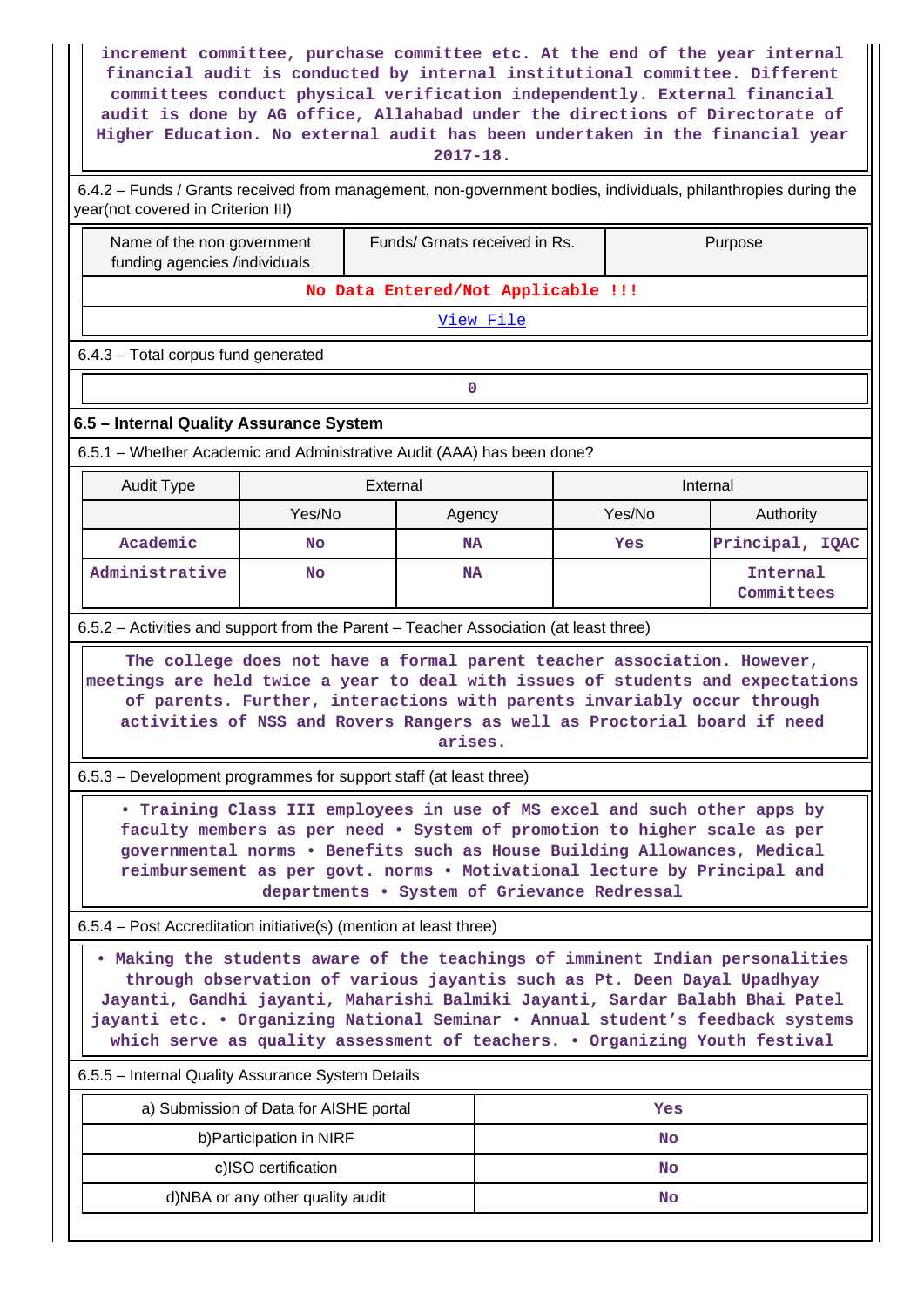| Year                          |                                                                                                             | Name of quality                                            |            | Date of                                                                                      | <b>Duration From</b> |            | <b>Duration To</b>      |                            | Number of                                           |
|-------------------------------|-------------------------------------------------------------------------------------------------------------|------------------------------------------------------------|------------|----------------------------------------------------------------------------------------------|----------------------|------------|-------------------------|----------------------------|-----------------------------------------------------|
|                               | initiative by IQAC                                                                                          |                                                            |            | conducting IQAC                                                                              |                      |            |                         |                            | participants                                        |
| 2017<br>Atma Raksha<br>Shivir |                                                                                                             |                                                            |            | 11/09/2017                                                                                   | 11/09/2017           |            | 17/09/2017              |                            | 160                                                 |
| 2018<br>National              |                                                                                                             | Seminar                                                    |            | 13/10/2017                                                                                   | 02/02/2018           |            | 03/02/2018              |                            | 350                                                 |
| 2017                          |                                                                                                             | Youth festiv<br>al/Annual<br>Function                      | 13/10/2017 |                                                                                              | 15/12/2017           |            | 16/12/2017              |                            | 200                                                 |
| 2017                          | Plantation<br>drive                                                                                         |                                                            |            | 11/09/2017                                                                                   |                      | 11/09/2017 |                         | 11/09/2017                 | 100                                                 |
| 2017                          | Fire Camp                                                                                                   |                                                            |            | 13/10/2017                                                                                   | 14/12/2017           |            | 16/12/2017              |                            | 68                                                  |
|                               |                                                                                                             |                                                            |            |                                                                                              | View File            |            |                         |                            |                                                     |
|                               | <b>CRITERION VII - INSTITUTIONAL VALUES AND BEST PRACTICES</b>                                              |                                                            |            |                                                                                              |                      |            |                         |                            |                                                     |
|                               |                                                                                                             |                                                            |            |                                                                                              |                      |            |                         |                            |                                                     |
|                               | 7.1 - Institutional Values and Social Responsibilities                                                      |                                                            |            |                                                                                              |                      |            |                         |                            |                                                     |
|                               | 7.1.1 – Gender Equity (Number of gender equity promotion programmes organized by the institution during the |                                                            |            |                                                                                              |                      |            |                         |                            |                                                     |
| year)                         |                                                                                                             |                                                            |            |                                                                                              |                      |            |                         |                            |                                                     |
| Title of the                  |                                                                                                             | Period from                                                |            | Period To                                                                                    |                      |            |                         | Number of Participants     |                                                     |
| programme                     |                                                                                                             |                                                            |            |                                                                                              |                      |            |                         |                            |                                                     |
|                               |                                                                                                             |                                                            |            |                                                                                              |                      | Female     |                         |                            | Male                                                |
| Women                         |                                                                                                             | 08/03/2018                                                 |            |                                                                                              | 08/03/2018<br>100    |            |                         | 85                         |                                                     |
| Empowerment                   |                                                                                                             |                                                            |            |                                                                                              |                      |            |                         |                            |                                                     |
| Program                       |                                                                                                             |                                                            |            |                                                                                              |                      |            |                         |                            |                                                     |
|                               |                                                                                                             |                                                            |            |                                                                                              |                      |            |                         |                            |                                                     |
|                               |                                                                                                             |                                                            |            | 7.1.2 - Environmental Consciousness and Sustainability/Alternate Energy initiatives such as: |                      |            |                         |                            |                                                     |
|                               |                                                                                                             |                                                            |            |                                                                                              |                      |            |                         |                            |                                                     |
|                               | Percentage of power requirement of the University met by the renewable energy sources                       |                                                            |            |                                                                                              |                      |            |                         |                            |                                                     |
|                               | The college ensures that the students plant new saplings to keep the                                        |                                                            |            |                                                                                              |                      |            |                         |                            |                                                     |
|                               | environment green. All the bulbs are replaced by LED to lower the consumption                               |                                                            |            | of electricity.                                                                              |                      |            |                         |                            |                                                     |
|                               |                                                                                                             |                                                            |            |                                                                                              |                      |            |                         |                            |                                                     |
|                               | 7.1.3 - Differently abled (Divyangjan) friendliness                                                         |                                                            |            |                                                                                              |                      |            |                         |                            |                                                     |
|                               | Item facilities                                                                                             |                                                            |            | Yes/No                                                                                       |                      |            |                         | Number of beneficiaries    |                                                     |
|                               | Ramp/Rails                                                                                                  |                                                            |            | Yes                                                                                          |                      |            |                         | 21                         |                                                     |
|                               | 7.1.4 - Inclusion and Situatedness                                                                          |                                                            |            |                                                                                              |                      |            |                         |                            |                                                     |
| Year                          | Number of<br>initiatives to<br>address<br>locational<br>advantages                                          | Number of<br>initiatives<br>taken to<br>engage with<br>and |            | Date                                                                                         | Duration             |            | Name of<br>initiative   | <b>Issues</b><br>addressed | Number of<br>participating<br>students<br>and staff |
|                               | and disadva<br>ntages                                                                                       | contribute to<br>local                                     |            |                                                                                              |                      |            |                         |                            |                                                     |
| 2017                          | 3                                                                                                           | community<br>3                                             |            | 11/09/201<br>7                                                                               | 7                    |            | Self<br>Defense<br>Camp | Girls emp<br>owerment      | 150                                                 |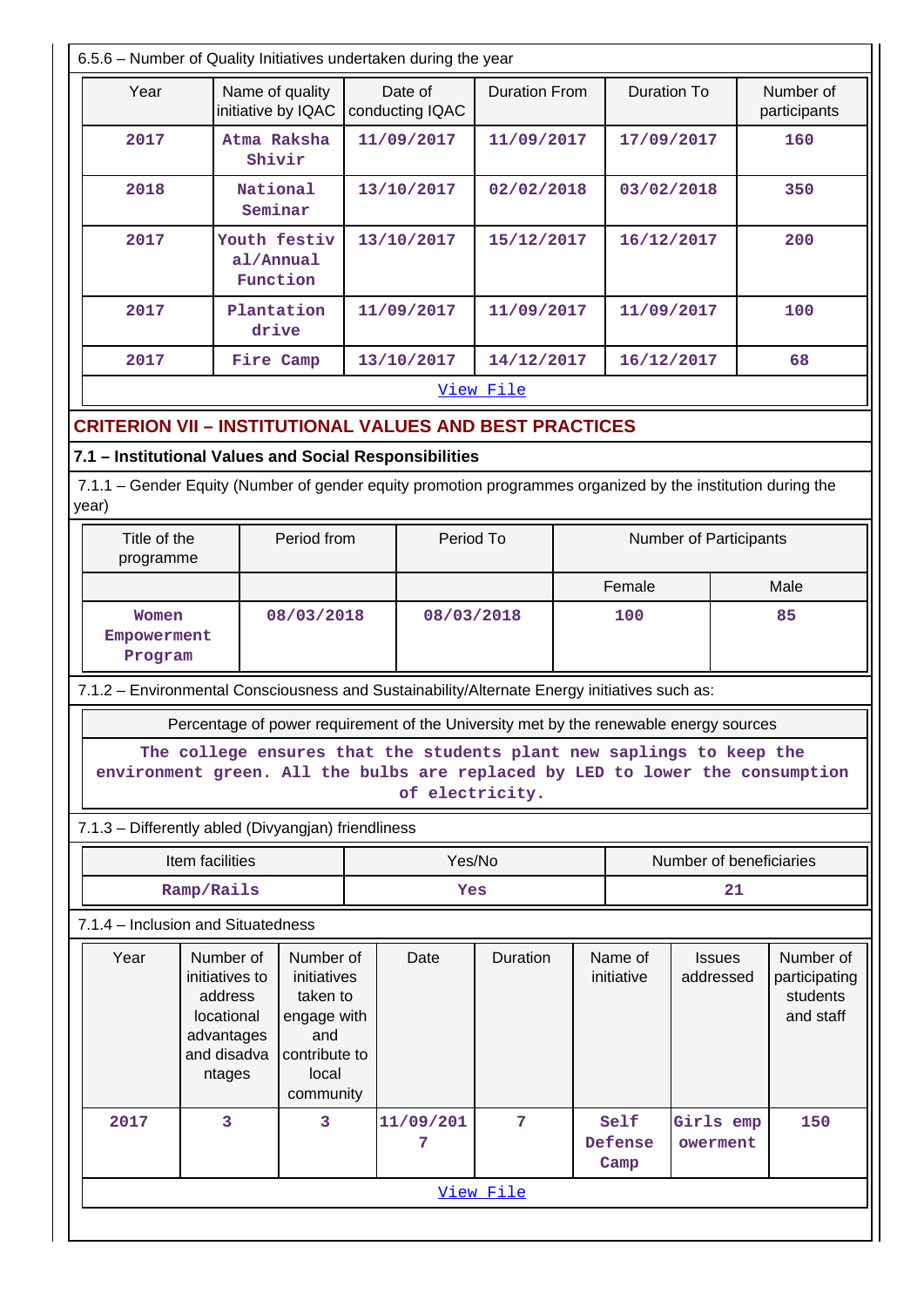| 7.1.5 - Human Values and Professional Ethics Code of conduct (handbooks) for various stakeholders                                                                                                                                                                                                                                                                                                                                              |                                                                                                                                                                                                                                                                                                                                                                                                                                                                                                                                                                                                                                                                                                                                    |                                                 |                    |                                                                                                      |                                                                  |  |  |  |  |
|------------------------------------------------------------------------------------------------------------------------------------------------------------------------------------------------------------------------------------------------------------------------------------------------------------------------------------------------------------------------------------------------------------------------------------------------|------------------------------------------------------------------------------------------------------------------------------------------------------------------------------------------------------------------------------------------------------------------------------------------------------------------------------------------------------------------------------------------------------------------------------------------------------------------------------------------------------------------------------------------------------------------------------------------------------------------------------------------------------------------------------------------------------------------------------------|-------------------------------------------------|--------------------|------------------------------------------------------------------------------------------------------|------------------------------------------------------------------|--|--|--|--|
| <b>Title</b>                                                                                                                                                                                                                                                                                                                                                                                                                                   |                                                                                                                                                                                                                                                                                                                                                                                                                                                                                                                                                                                                                                                                                                                                    | Date of publication                             |                    | Follow up(max 100 words)                                                                             |                                                                  |  |  |  |  |
| 1. Assistant                                                                                                                                                                                                                                                                                                                                                                                                                                   | Professors/Associate<br>Professors/ Group 3-4                                                                                                                                                                                                                                                                                                                                                                                                                                                                                                                                                                                                                                                                                      |                                                 | 30/06/2018         |                                                                                                      | All follow the norms set<br>for them                             |  |  |  |  |
| 2. Hostel                                                                                                                                                                                                                                                                                                                                                                                                                                      |                                                                                                                                                                                                                                                                                                                                                                                                                                                                                                                                                                                                                                                                                                                                    |                                                 | 30/06/2018         |                                                                                                      | Most government colleges<br>do not provide hostel<br>facilities. |  |  |  |  |
| Students taking admission                                                                                                                                                                                                                                                                                                                                                                                                                      |                                                                                                                                                                                                                                                                                                                                                                                                                                                                                                                                                                                                                                                                                                                                    | 15/06/2018                                      |                    | Students are supposed to<br>follow the instructions<br>given to them at the<br>start of the session. |                                                                  |  |  |  |  |
| 7.1.6 - Activities conducted for promotion of universal Values and Ethics                                                                                                                                                                                                                                                                                                                                                                      |                                                                                                                                                                                                                                                                                                                                                                                                                                                                                                                                                                                                                                                                                                                                    |                                                 |                    |                                                                                                      |                                                                  |  |  |  |  |
| Activity                                                                                                                                                                                                                                                                                                                                                                                                                                       |                                                                                                                                                                                                                                                                                                                                                                                                                                                                                                                                                                                                                                                                                                                                    | <b>Duration From</b>                            | <b>Duration To</b> |                                                                                                      | Number of participants                                           |  |  |  |  |
| 2. Maharana Guha                                                                                                                                                                                                                                                                                                                                                                                                                               |                                                                                                                                                                                                                                                                                                                                                                                                                                                                                                                                                                                                                                                                                                                                    | 05/04/2017                                      | 05/04/2017         |                                                                                                      | 265                                                              |  |  |  |  |
| 3. Ambedkar Jayanti                                                                                                                                                                                                                                                                                                                                                                                                                            |                                                                                                                                                                                                                                                                                                                                                                                                                                                                                                                                                                                                                                                                                                                                    | 14/04/2018                                      | 14/04/2018         |                                                                                                      | 377                                                              |  |  |  |  |
|                                                                                                                                                                                                                                                                                                                                                                                                                                                |                                                                                                                                                                                                                                                                                                                                                                                                                                                                                                                                                                                                                                                                                                                                    |                                                 | View File          |                                                                                                      |                                                                  |  |  |  |  |
| 7.1.7 – Initiatives taken by the institution to make the campus eco-friendly (at least five)                                                                                                                                                                                                                                                                                                                                                   |                                                                                                                                                                                                                                                                                                                                                                                                                                                                                                                                                                                                                                                                                                                                    |                                                 |                    |                                                                                                      |                                                                  |  |  |  |  |
|                                                                                                                                                                                                                                                                                                                                                                                                                                                | 1. Plantation of trees by students /staff. 2. Provision of dustbins in each<br>corridor. 3. Clean water facility for drinking and watering of plants.1                                                                                                                                                                                                                                                                                                                                                                                                                                                                                                                                                                             |                                                 |                    |                                                                                                      |                                                                  |  |  |  |  |
| 7.2 - Best Practices                                                                                                                                                                                                                                                                                                                                                                                                                           |                                                                                                                                                                                                                                                                                                                                                                                                                                                                                                                                                                                                                                                                                                                                    |                                                 |                    |                                                                                                      |                                                                  |  |  |  |  |
| 7.2.1 – Describe at least two institutional best practices                                                                                                                                                                                                                                                                                                                                                                                     |                                                                                                                                                                                                                                                                                                                                                                                                                                                                                                                                                                                                                                                                                                                                    |                                                 |                    |                                                                                                      |                                                                  |  |  |  |  |
|                                                                                                                                                                                                                                                                                                                                                                                                                                                | 1. NSS-The Students of NSS select a nearby village and organize a seven day<br>camp. With the help of short plays/skits/ banners and personal interaction they<br>make villagers(men/ women/children) aware of all major issues like health,<br>hygiene and education. 2. Self Defense Camp-The aim behind this camp is to make<br>college girls empowered. To teach them basic self defense techniques, so that<br>they could defend themselves on their way to school and in places they visit.<br>In the long run also such training will help them. This helps them to firstly<br>know how they can be made victim and then teaches them defense. Practical<br>training as to how to react in a particular situation is given. |                                                 |                    |                                                                                                      |                                                                  |  |  |  |  |
| Upload details of two best practices successfully implemented by the institution as per NAAC format in your                                                                                                                                                                                                                                                                                                                                    |                                                                                                                                                                                                                                                                                                                                                                                                                                                                                                                                                                                                                                                                                                                                    | institution website, provide the link           |                    |                                                                                                      |                                                                  |  |  |  |  |
|                                                                                                                                                                                                                                                                                                                                                                                                                                                |                                                                                                                                                                                                                                                                                                                                                                                                                                                                                                                                                                                                                                                                                                                                    | http://www.hnbpgcollegenaini.org/page.php?id=51 |                    |                                                                                                      |                                                                  |  |  |  |  |
| 7.3 - Institutional Distinctiveness                                                                                                                                                                                                                                                                                                                                                                                                            |                                                                                                                                                                                                                                                                                                                                                                                                                                                                                                                                                                                                                                                                                                                                    |                                                 |                    |                                                                                                      |                                                                  |  |  |  |  |
| 7.3.1 – Provide the details of the performance of the institution in one area distinctive to its vision, priority and<br>thrust in not more than 500 words                                                                                                                                                                                                                                                                                     |                                                                                                                                                                                                                                                                                                                                                                                                                                                                                                                                                                                                                                                                                                                                    |                                                 |                    |                                                                                                      |                                                                  |  |  |  |  |
| The college offers undergraduate and postgraduate courses. The postgraduate<br>centers of the college constitute a vital part of the academic structure. As per<br>the requirements, college creates necessary infrastructure systematically and<br>continuously with the needs of future vision. The college provides physical<br>infrastructure facilities such as adequate number of classrooms, staff<br>rooms, seminar halls and library. |                                                                                                                                                                                                                                                                                                                                                                                                                                                                                                                                                                                                                                                                                                                                    |                                                 |                    |                                                                                                      |                                                                  |  |  |  |  |
| Provide the weblink of the institution                                                                                                                                                                                                                                                                                                                                                                                                         |                                                                                                                                                                                                                                                                                                                                                                                                                                                                                                                                                                                                                                                                                                                                    |                                                 |                    |                                                                                                      |                                                                  |  |  |  |  |
|                                                                                                                                                                                                                                                                                                                                                                                                                                                | http://www.hnbpgcollegenaini.org/                                                                                                                                                                                                                                                                                                                                                                                                                                                                                                                                                                                                                                                                                                  |                                                 |                    |                                                                                                      |                                                                  |  |  |  |  |